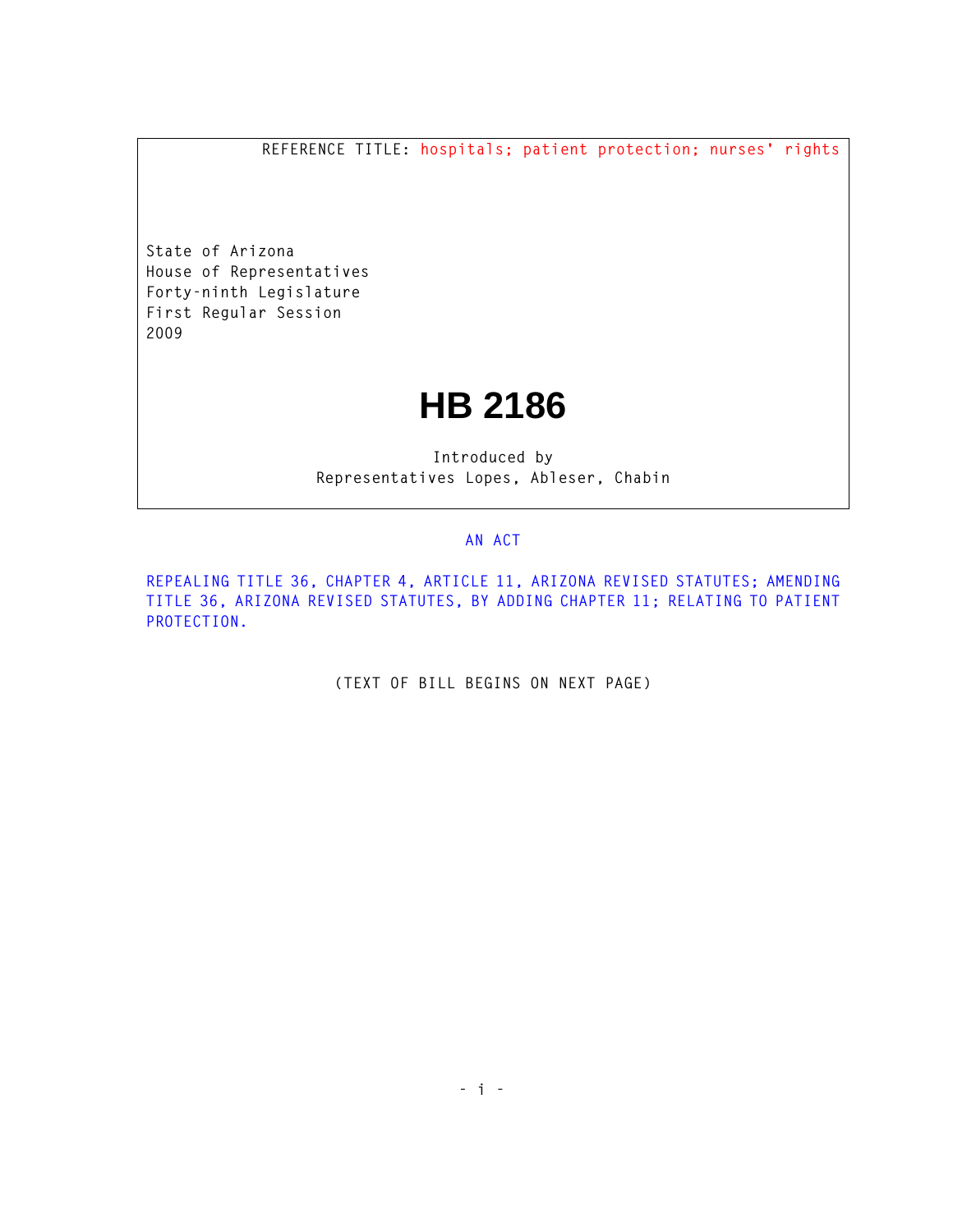**1 Be it enacted by the Legislature of the State of Arizona: 2 Section 1. Repeal 3 Title 36, chapter 4, article 11, Arizona Revised Statutes, is repealed. 4 Sec. 2. Title 36, Arizona Revised Statutes, is amended by adding 5 chapter 11, to read: 6 CHAPTER 11 7 PATIENT PROTECTION 8 ARTICLE 1. GENERAL PROVISIONS 9 36-1301. Definitions 10 IN THIS CHAPTER, UNLESS THE CONTEXT OTHERWISE REQUIRES: 11 1. "CLINICAL JUDGMENT" MEANS THE APPLICATION OF THE DIRECT CARE 12 REGISTERED NURSE'S KNOWLEDGE, SKILL, EXPERTISE AND EXPERIENCE TO MAKE 13 INDEPENDENT DECISIONS ABOUT PATIENT CARE. 14 2. "COMPETENCE" MEANS THE ABILITY OF THE DIRECT CARE REGISTERED NURSE 15 TO ACT AND INTEGRATE THE KNOWLEDGE, SKILLS AND INDEPENDENT PROFESSIONAL 16 JUDGMENT THAT ARE THE BASIS OF SAFE AND THERAPEUTIC PATIENT CARE. 17 3. "CRITICAL ACCESS HOSPITAL" MEANS A FACILITY THAT IS DESIGNATED 18 PURSUANT TO A MEDICARE RURAL HOSPITAL FLEXIBILITY PROGRAM ESTABLISHED BY THIS 19 STATE AND THAT IS DEFINED IN 42 UNITED STATES CODE SECTION 1395x(mm). 20 4. "CRITICAL CARE UNIT" OR "INTENSIVE CARE UNIT" MEANS A NURSING UNIT 21 OF AN ACUTE CARE HOSPITAL THAT IS ESTABLISHED TO SAFEGUARD AND PROTECT 22 PATIENTS WHOSE SEVERITY OF MEDICAL CONDITIONS REQUIRES CONTINUOUS MONITORING 23 AND COMPLEX INTERVENTIONS BY DIRECT CARE REGISTERED NURSES AND WHOSE 24 RESTORATIVE MEASURES AND LEVEL OF NURSING INTENSITY REQUIRE INTENSIVE CARE 25 THROUGH DIRECT OBSERVATION BY THE DIRECT CARE REGISTERED NURSE, COMPLEX 26 MONITORING, INTENSIVE INTRICATE ASSESSMENT, EVALUATION, SPECIALIZED RAPID 27 INTERVENTION, AND EDUCATION AND TEACHING OF THE PATIENT, THE PATIENT'S FAMILY 28 OR OTHER REPRESENTATIVES BY A COMPETENT AND EXPERIENCED DIRECT CARE 29 REGISTERED NURSE. CRITICAL CARE UNIT INCLUDES AN INTENSIVE CARE UNIT, BURN 30 CENTER, CORONARY CARE UNIT AND ACUTE RESPIRATORY UNIT. 31 5. "DIRECT CARE REGISTERED NURSE" OR "NURSE" MEANS A REGISTERED NURSE 32 WHO IS LICENSED PURSUANT TO TITLE 32, CHAPTER 15, WHO HAS DOCUMENTED CLINICAL 33 COMPETENCE AND WHO HAS ACCEPTED A DIRECT, HANDS-ON PATIENT CARE ASSIGNMENT TO 34 IMPLEMENT MEDICAL AND NURSING REGIMENS. 35 6. "HOSPITAL" INCLUDES A GENERAL HOSPITAL, CRITICAL ACCESS HOSPITAL, 36 SPECIAL HOSPITAL AND LONG-TERM ACUTE-CARE HOSPITAL. 37 7. "HOSPITAL UNIT" OR "UNIT" MEANS AN INTENSIVE CARE UNIT, CRITICAL 38 CARE UNIT, BURN UNIT, LABOR AND DELIVERY ROOM, ANTEPARTUM AND POSTPARTUM 39 UNIT, MEDICAL-SURGICAL UNIT, NEWBORN NURSERY, POSTANESTHESIA RECOVERY UNIT, 40 EMERGENCY DEPARTMENT, OPERATING ROOM, PEDIATRIC UNIT, STEP-DOWN AND 41 INTERMEDIATE CARE UNIT, SPECIALTY CARE UNIT, TELEMETRY UNIT, GENERAL MEDICAL 42 CARE UNIT, PSYCHIATRIC UNIT, REHABILITATION UNIT OR SKILLED NURSING FACILITY 43 UNIT.**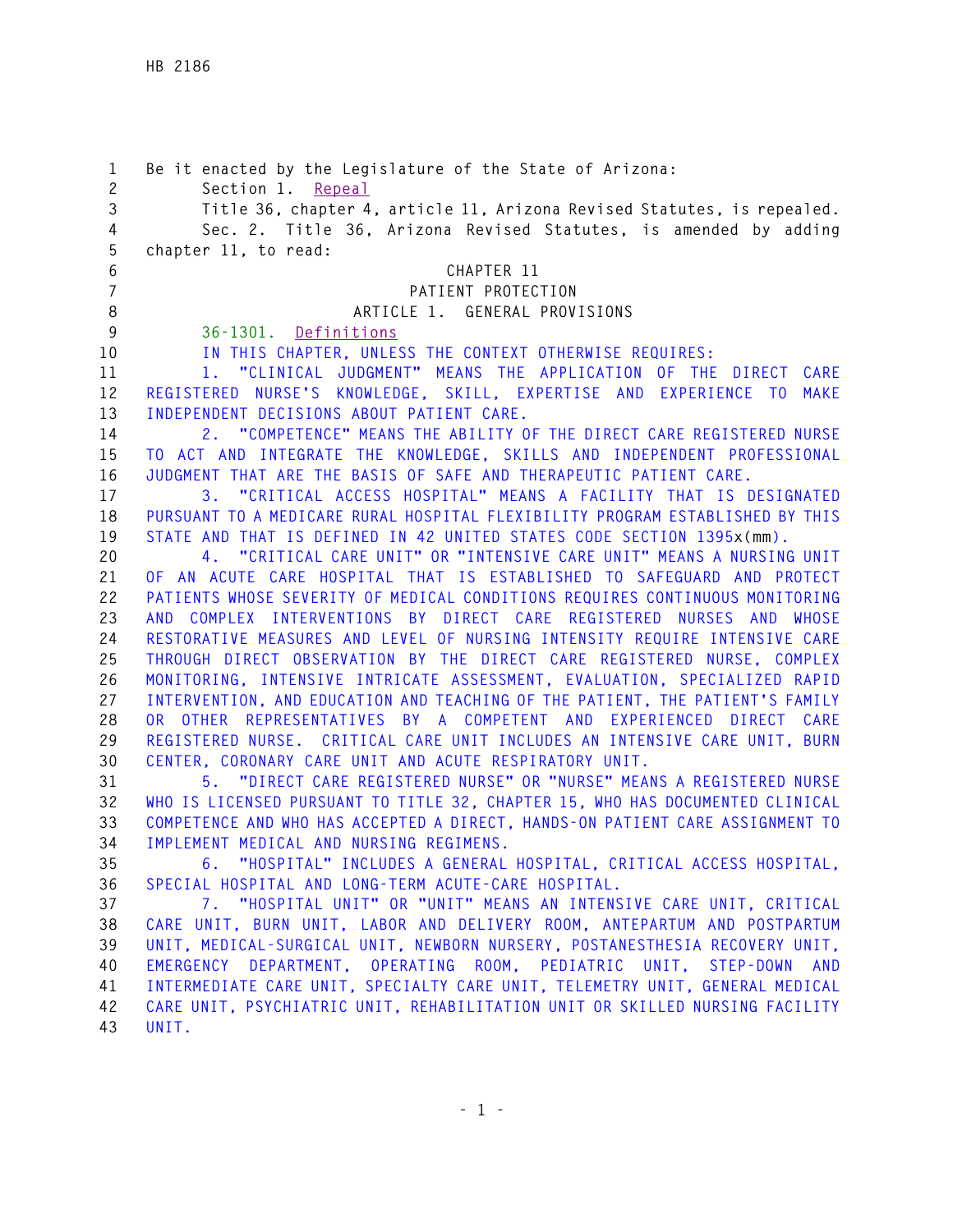**1 8. "LONG-TERM ACUTE-CARE HOSPITAL" MEANS A HOSPITAL OR HEALTH CARE 2 FACILITY THAT SPECIALIZES IN PROVIDING ACUTE CARE TO MEDICALLY COMPLEX 3 PATIENTS WITH AN ANTICIPATED LENGTH OF STAY OF MORE THAN TWENTY-FIVE DAYS AND 4 INCLUDES FREESTANDING AND HOSPITAL-WITHIN-HOSPITAL MODELS OF LONG-TERM 5 ACUTE-CARE FACILITIES.** 

**6 9. "MEDICAL-SURGICAL UNIT" MEANS A UNIT THAT IS ESTABLISHED TO 7 SAFEGUARD AND PROTECT PATIENTS WHOSE SEVERITY OF ILLNESS, INCLUDING ALL 8 COMORBIDITIES, RESTORATIVE MEASURES AND LEVEL OF NURSING INTENSITY, REQUIRES 9 CONTINUOUS CARE THROUGH DIRECT OBSERVATION BY THE DIRECT CARE REGISTERED 10 NURSE, MONITORING, MULTIPLE ASSESSMENTS, SPECIALIZED INTERVENTIONS, 11 EVALUATIONS, AND EDUCATION AND TEACHING OF THE PATIENT, THE PATIENT'S FAMILY 12 OR OTHER REPRESENTATIVES BY A COMPETENT AND EXPERIENCED DIRECT CARE 13 REGISTERED NURSE. MEDICAL-SURGICAL UNIT INCLUDES UNITS IN WHICH PATIENTS 14 REQUIRE LESS THAN INTENSIVE CARE OR STEP-DOWN CARE AND IN WHICH PATIENTS 15 RECEIVE TWENTY-FOUR HOUR INPATIENT GENERAL MEDICAL CARE OR POSTSURGICAL CARE, 16 OR BOTH, AND MAY INCLUDE UNITS OF MIXED PATIENT POPULATIONS OF DIVERSE 17 DIAGNOSES AND DIVERSE AGE GROUPS, EXCLUDING PEDIATRIC PATIENTS.** 

**18 10. "PATIENT ASSESSMENT" MEANS THE INTELLECTUALLY DISCIPLINED PROCESS 19 OF ACTIVELY AND SKILLFULLY INTERPRETING, APPLYING, ANALYZING, SYNTHESIZING 20 AND EVALUATING DATA OBTAINED THROUGH THE DIRECT CARE REGISTERED NURSE'S 21 DIRECT OBSERVATION AND COMMUNICATION WITH OTHERS.** 

**22 11. "PATIENT CLASSIFICATION SYSTEM" OR "SYSTEM" MEANS A PATIENT 23 ACUITY-BASED STANDARDIZED SET OF CRITERIA THAT ARE BASED ON SCIENTIFIC DATA 24 AND THAT ARE USED TO DETERMINE CARE REQUIREMENTS FOR AN INDIVIDUAL PATIENT 25 AND TO DETERMINE THE ADDITIONAL NUMBER OF DIRECT CARE REGISTERED NURSES AND 26 OTHER LICENSED AND UNLICENSED NURSING STAFF THE HOSPITAL MUST ASSIGN TO MEET 27 THE INDIVIDUAL PATIENT NEEDS AT ALL TIMES.** 

**28 12. "PROFESSIONAL JUDGMENT" MEANS THE INTELLECTUAL PROCESS THAT THE 29 DIRECT CARE REGISTERED NURSE USES TO FORM AN OPINION AND TO REACH A CLINICAL 30 DECISION, IN THE PATIENT'S BEST INTEREST, AND THAT IS BASED ON ANALYSIS OF 31 DATA, INFORMATION AND SCIENTIFIC EVIDENCE.** 

**32 13. "REHABILITATION UNIT" MEANS A FUNCTIONAL CLINICAL UNIT THAT 33 PROVIDES REHABILITATION SERVICES THAT RESTORE AN ILL OR INJURED PATIENT TO 34 THE HIGHEST LEVEL OF SELF-SUFFICIENCY OR GAINFUL EMPLOYMENT THE PATIENT IS 35 CAPABLE OF IN THE SHORTEST POSSIBLE TIME, COMPATIBLE WITH THE PATIENT'S 36 PHYSICAL, INTELLECTUAL AND EMOTIONAL OR PSYCHOLOGICAL CAPABILITIES AND IN 37 ACCORD WITH PLANNED GOALS AND OBJECTIVES.** 

**38 14. "SKILLED NURSING FACILITY UNIT" MEANS A FUNCTIONAL CLINICAL UNIT 39 THAT PROVIDES SKILLED NURSING CARE AND SUPPORTIVE CARE TO PATIENTS WHOSE 40 PRIMARY NEED IS FOR THE AVAILABILITY OF SKILLED NURSING CARE ON A LONG-TERM 41 BASIS AND WHO ARE ADMITTED AFTER AT LEAST A FORTY-EIGHT HOUR PERIOD OF 42 CONTINUOUS INPATIENT CARE AND THAT PROVIDES AT LEAST MEDICAL, NURSING, 43 DIETARY AND PHARMACEUTICAL SERVICES AND AN ACTIVITY PROGRAM.**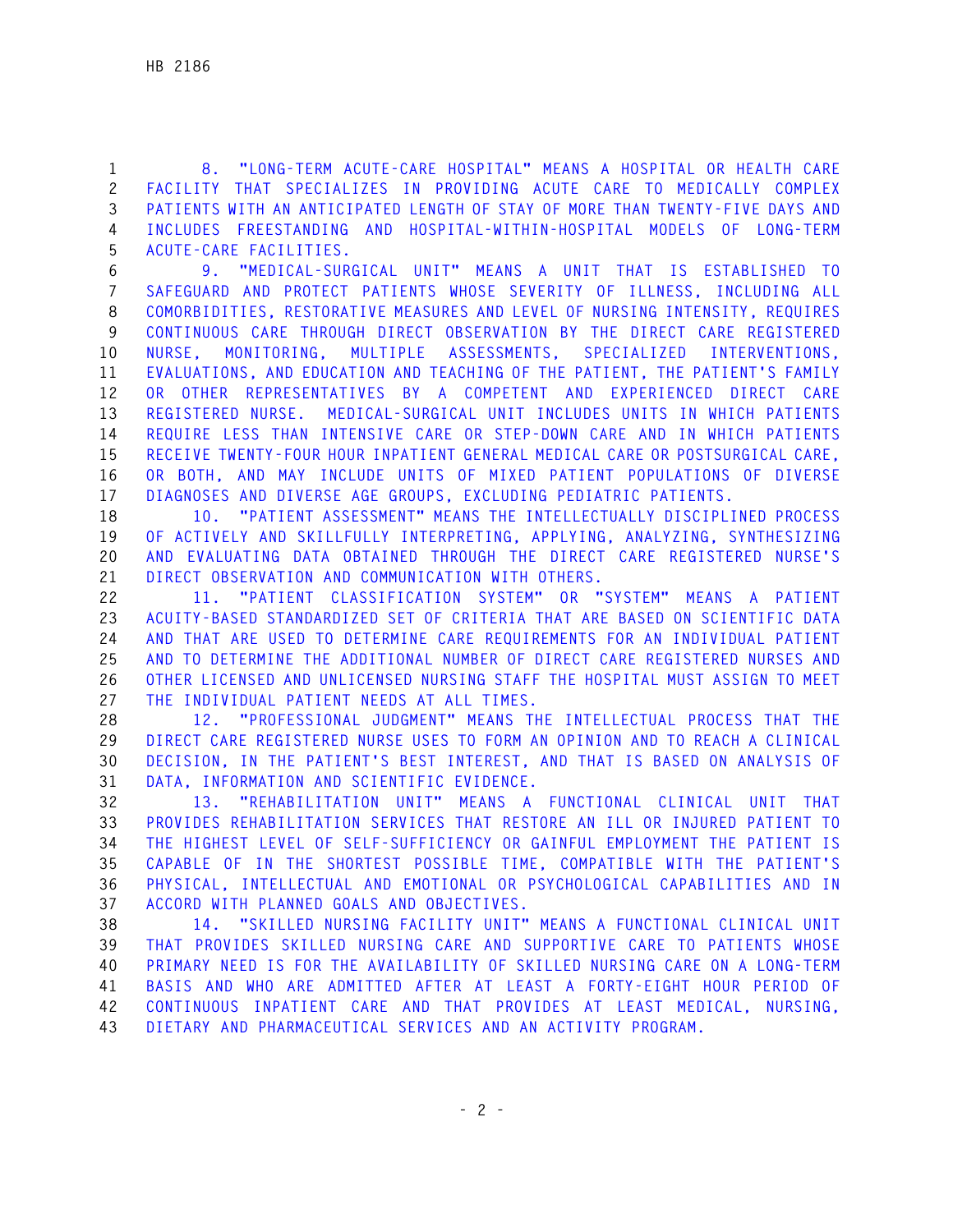**1 15. "SPECIALTY CARE UNIT" MEANS A UNIT THAT IS ESTABLISHED TO SAFEGUARD 2 AND PROTECT PATIENTS WHOSE SEVERITY OF ILLNESS, INCLUDING ALL COMORBIDITIES, 3 RESTORATIVE MEASURES AND LEVEL OF NURSING INTENSITY, REQUIRES CONTINUOUS CARE 4 THROUGH DIRECT OBSERVATION BY THE DIRECT CARE REGISTERED NURSE, MONITORING, 5 MULTIPLE ASSESSMENTS, SPECIALIZED INTERVENTIONS, EVALUATIONS, AND EDUCATION 6 OR TEACHING OF THE PATIENT, THE PATIENT'S FAMILY OR OTHER REPRESENTATIVES BY 7 A COMPETENT AND EXPERIENCED DIRECT CARE REGISTERED NURSE, THAT PROVIDES 8 INTENSITY OF CARE FOR A SPECIFIC MEDICAL CONDITION OR A SPECIFIC PATIENT 9 POPULATION, THAT IS MORE COMPREHENSIVE FOR THE SPECIFIC CONDITION OR DISEASE 10 PROCESS THAN THAT REQUIRED FOR MEDICAL-SURGICAL UNITS AND THAT IS NOT 11 OTHERWISE COVERED BY OTHER UNITS.** 

**12 16. "STEP-DOWN AND INTERMEDIATE CARE UNIT" MEANS A UNIT THAT IS 13 ESTABLISHED TO SAFEGUARD AND PROTECT PATIENTS WHOSE SEVERITY OF ILLNESS, 14 INCLUDING ALL COMORBIDITIES, RESTORATIVE MEASURES AND LEVEL OF NURSING 15 INTENSITY, REQUIRES INTERMEDIATE INTENSIVE CARE THROUGH DIRECT OBSERVATION BY 16 THE DIRECT CARE REGISTERED NURSE, MONITORING, MULTIPLE ASSESSMENTS, 17 SPECIALIZED INTERVENTIONS, EVALUATIONS, AND EDUCATION OR TEACHING OF THE 18 PATIENT, THE PATIENT'S FAMILY OR OTHER REPRESENTATIVES BY A COMPETENT AND 19 EXPERIENCED DIRECT CARE REGISTERED NURSE, AND THAT PROVIDES CARE TO PATIENTS 20 WITH MODERATE OR POTENTIALLY SEVERE PHYSIOLOGICAL INSTABILITY THAT REQUIRES 21 TECHNICAL SUPPORT BUT NOT NECESSARILY ARTIFICIAL LIFE SUPPORT. FOR THE 22 PURPOSES OF THIS PARAGRAPH:** 

**23 (a) "ARTIFICIAL LIFE SUPPORT" MEANS A SYSTEM THAT USES MEDICAL 24 TECHNOLOGY TO AID, SUPPORT OR REPLACE A VITAL FUNCTION OF THE BODY THAT HAS 25 BEEN SERIOUSLY DAMAGED.** 

**26 (b) "TECHNICAL SUPPORT" MEANS SPECIALIZED EQUIPMENT OR DIRECT CARE, OR 27 BOTH, INVASIVE MONITORING, TELEMETRY AND MECHANICAL VENTILATION USED FOR THE 28 IMMEDIATE AMELIORATION OR REMEDIATION OF SEVERE PATHOLOGY FOR THOSE PATIENTS 29 WHO REQUIRE LESS CARE THAN INTENSIVE CARE BUT MORE THAN THAT REQUIRED FROM 30 MEDICAL-SURGICAL CARE.** 

**31 17. "TELEMETRY UNIT" MEANS A UNIT THAT IS ESTABLISHED TO SAFEGUARD AND 32 PROTECT PATIENTS WHOSE SEVERITY OF ILLNESS, INCLUDING ALL COMORBIDITIES, 33 RESTORATIVE MEASURES AND LEVEL OF NURSING INTENSITY, REQUIRES INTERMEDIATE 34 INTENSIVE CARE THROUGH DIRECT OBSERVATION BY THE DIRECT CARE REGISTERED 35 NURSE, MONITORING, MULTIPLE ASSESSMENTS, SPECIALIZED INTERVENTIONS, 36 EVALUATIONS, AND EDUCATION OR TEACHING OF THE PATIENT, THE PATIENT'S FAMILY 37 OR OTHER REPRESENTATIVES BY A COMPETENT AND EXPERIENCED DIRECT CARE 38 REGISTERED NURSE, AND THAT IS DESIGNATED FOR THE ELECTRONIC MONITORING, 39 RECORDING, RETRIEVAL AND DISPLAY OF CARDIAC ELECTRICAL SIGNALS.** 

**40 36-1302. Nursing services**

**41 A. EVERY HOSPITAL SHALL HAVE AN ORGANIZED NURSING SERVICE THAT 42 PROVIDES TWENTY-FOUR HOUR NURSING SERVICES AS REQUIRED BY PATIENT NEEDS AND 43 IN ACCORDANCE WITH THIS CHAPTER AND RULES ADOPTED BY THE BOARD OF NURSING 44 PURSUANT TO THIS CHAPTER***.*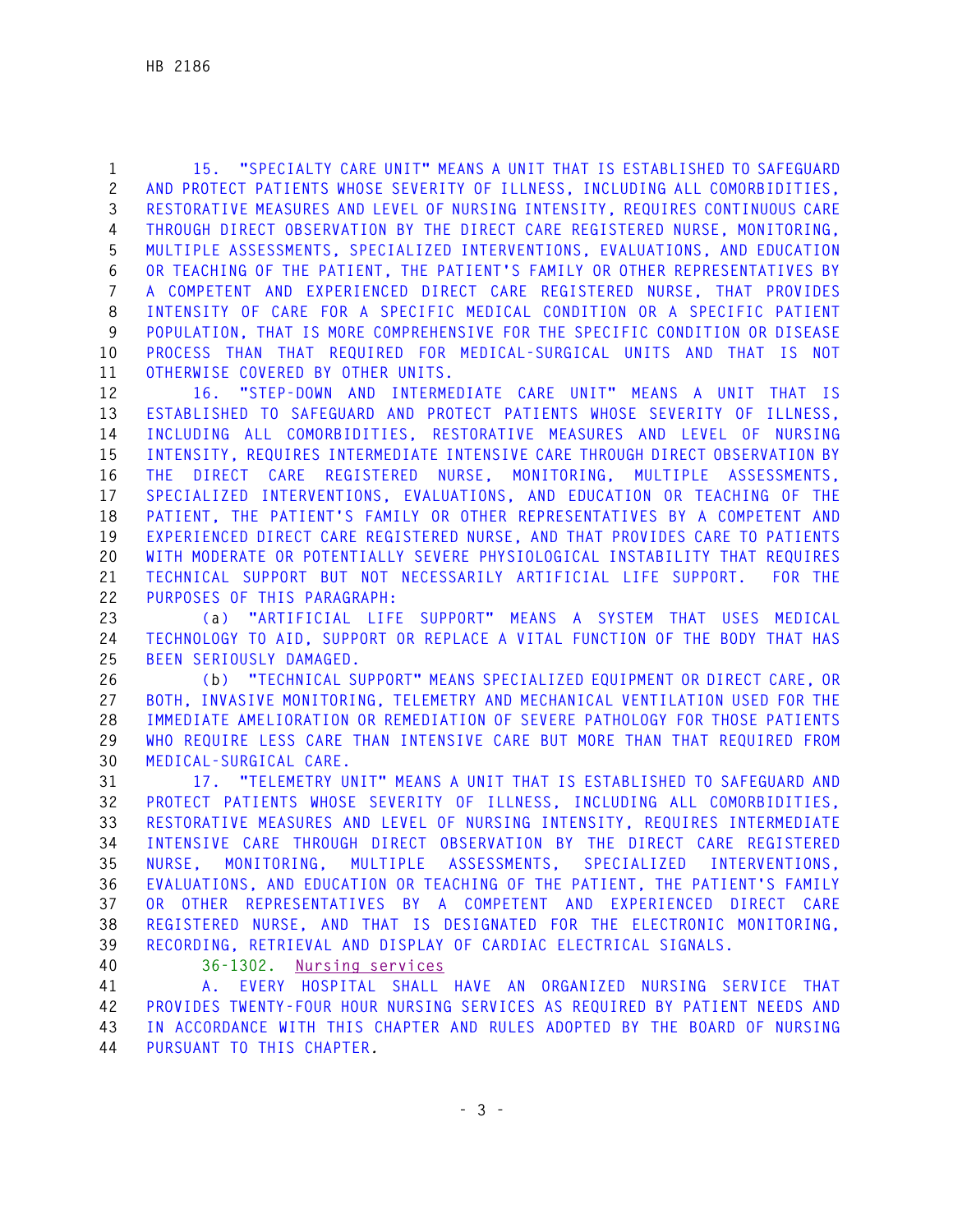**1 B. THE NURSING SERVICE SHALL BE ORGANIZED, STAFFED, EQUIPPED AND 2 SUPPLIED TO PROVIDE COMPETENT, SAFE, THERAPEUTIC AND EFFECTIVE NURSING CARE 3 TO MEET THE NEEDS OF PATIENTS.** 

**4 C. THE NURSING SERVICE SHALL BE UNDER THE ADMINISTRATIVE AUTHORITY AND 5 DIRECTION OF A CHIEF NURSING OFFICER WHO IS A CURRENTLY LICENSED REGISTERED 6 NURSE AND WHO POSSESS THE QUALIFICATIONS AND EXPERIENCE AS DETERMINED FROM 7 TIME TO TIME BY THE DEPARTMENT AND ADOPTED BY BOARD RULE.** 

**8 D. THE CHIEF NURSING OFFICER SHALL REPORT DIRECTLY TO THE INDIVIDUAL 9 WHO HAS AUTHORITY TO REPRESENT THE HOSPITAL AND WHO IS RESPONSIBLE FOR THE 10 OPERATION OF THE HOSPITAL ACCORDING TO THE POLICIES AND PROCEDURES OF THE 11 HOSPITAL'S GOVERNING BOARD.** 

**12 E. THE FOLLOWING SHALL BE EXPRESSLY STATED IN WRITTEN POLICIES OF THE 13 HOSPITAL'S GOVERNING BOARD:** 

**14 1. UNCONDITIONAL ASSURANCE AND WARRANTY THAT THE CHIEF NURSING OFFICER 15 HAS AUTHORITY, RESPONSIBILITY AND ACCOUNTABILITY FOR THE NURSING SERVICE 16 WITHIN THE HOSPITAL.** 

**17 2. A COMPREHENSIVE DESCRIPTION OF THE INTERNAL STRUCTURE AND 18 ACCOUNTABILITY OF THE NURSING SERVICE, INCLUDING IDENTIFICATION OF NURSING 19 SERVICE UNITS AND COMMITTEES.** 

**20 3. A CLEAR DEFINITION OF THE RELATIONSHIP BETWEEN THE NURSING SERVICE 21 AND HOSPITAL ADMINISTRATION, ORGANIZED MEDICAL STAFF AND OTHER HOSPITAL 22 DEPARTMENTS.** 

**23 4. A MANDATORY REQUIREMENT AND PROHIBITION THAT NO ADMINISTRATIVE, 24 MEDICAL STAFF OR OTHER HOSPITAL COMMITTEE HAS ANY AUTHORITY TO ADDRESS, 25 CONSIDER, DETERMINE OR SEEK TO RESOLVE ISSUES AFFECTING NURSING CARE UNLESS 26 THE COMMITTEE INCLUDES CURRENTLY LICENSED REGISTERED NURSES WHO PROVIDE 27 DIRECT PATIENT CARE AT THE HOSPITAL AS FULL PARTICIPATING AND VOTING 28 COMMITTEE MEMBERS. LICENSED VOCATIONAL NURSES MAY ALSO SERVE ON THOSE 29 COMMITTEES, BUT NOT IN LIEU OF OR AS SUBSTITUTES FOR DIRECT CARE REGISTERED 30 NURSES.** 

**31 36-1303. Essential functions of direct care registered nurses**

**32 A. A DIRECT CARE REGISTERED NURSE WHO IS CURRENTLY LICENSED TO 33 PRACTICE AS A REGISTERED NURSE, WHO EMPLOYS SCIENTIFIC KNOWLEDGE AND 34 EXPERIENCE IN THE PHYSICAL, SOCIAL AND BIOLOGICAL SCIENCES AND WHO EXERCISES 35 INDEPENDENT PROFESSIONAL JUDGMENT IN APPLYING THE NURSING PROCESS SHALL 36 DIRECTLY PROVIDE:** 

**37 1. CONTINUOUS AND ONGOING PATIENT ASSESSMENTS.** 

**38 2. THE PLANNING, CLINICAL SUPERVISION, IMPLEMENTATION AND EVALUATION 39 OF THE NURSING CARE PROVIDED TO EACH PATIENT. THE IMPLEMENTATION OF NURSING 40 CARE MAY BE ASSIGNED BY THE DIRECT CARE REGISTERED NURSE RESPONSIBLE FOR THE 41 PATIENT TO OTHER LICENSED NURSING STAFF OR TO UNLICENSED STAFF:** 

**42 (a) SUBJECT TO ANY LIMITATIONS OF THEIR LICENSURE, CERTIFICATION, 43 LEVEL OF VALIDATED COMPETENCY AND APPLICABLE LAW.**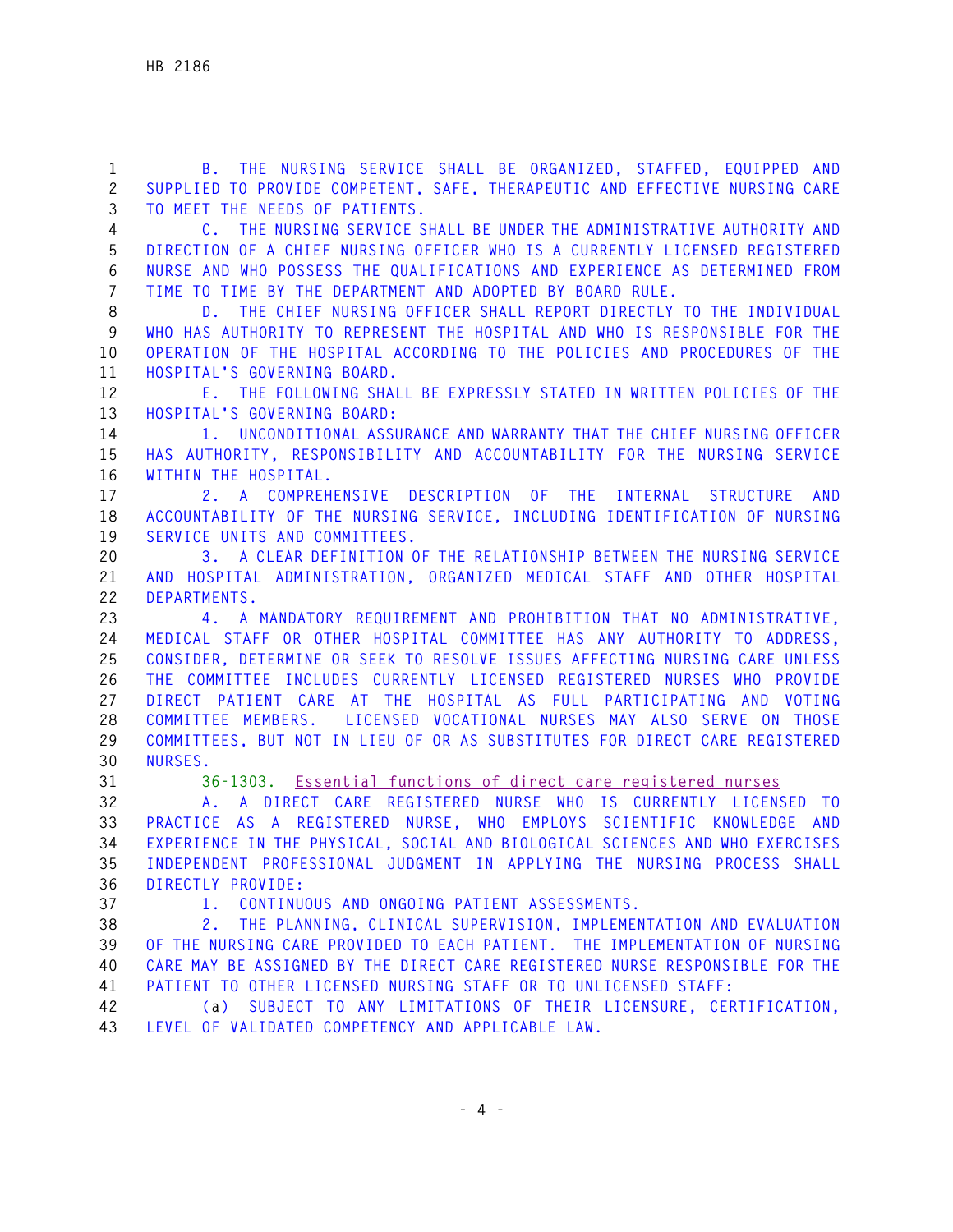**1 (b) IF THE DIRECT CARE REGISTERED NURSE ASSIGNED TO THE PATIENT HAS 2 DETERMINED IN THE NURSE'S PROFESSIONAL JUDGMENT THAT NURSING PERSONNEL TO BE 3 ASSIGNED PATIENT CARE TASKS POSSESS THE NECESSARY PREPARATION AND CAPABILITY 4 TO COMPETENTLY PERFORM THE ASSIGNED TASKS.** 

**5 (c) ONLY IF CIRCUMSTANCES PERMIT THE DIRECT CARE REGISTERED NURSE TO 6 EFFECTIVELY SUPERVISE NURSING CARE PROVIDED PURSUANT TO THE ASSIGNMENT.** 

**7 3. THE ASSESSMENT, PLANNING, IMPLEMENTATION AND EVALUATION OF PATIENT 8 EDUCATION, INCLUDING ONGOING DISCHARGE TEACHING OF EACH PATIENT. ANY 9 ASSIGNMENT OF SPECIFIC PATIENT EDUCATION TASKS TO PATIENT CARE PERSONNEL 10 SHALL BE MADE BY THE DIRECT CARE REGISTERED NURSE RESPONSIBLE FOR THE 11 PATIENT.** 

**12 B. THE PLANNING AND DELIVERY OF PATIENT CARE SHALL REFLECT ALL 13 ELEMENTS OF THE NURSING PROCESS, INCLUDING ASSESSMENT, NURSING DIAGNOSIS, 14 PLANNING, INTERVENTION, EVALUATION AND, AS CIRCUMSTANCES REQUIRE, PATIENT 15 ADVOCACY, AND SHALL BE INITIATED BY A DIRECT CARE REGISTERED NURSE AT THE 16 TIME OF ADMISSION.** 

**17 C. THE NURSING PLAN FOR THE PATIENT'S CARE SHALL BE DISCUSSED WITH AND 18 DEVELOPED AS A RESULT OF COORDINATION WITH THE PATIENT, THE PATIENT'S FAMILY 19 OR OTHER REPRESENTATIVES, WHEN APPROPRIATE, AND STAFF OF OTHER DISCIPLINES 20 INVOLVED IN THE CARE OF THE PATIENT.** 

**21 D. THE DIRECT CARE REGISTERED NURSE SHALL EVALUATE THE EFFECTIVENESS 22 OF THE CARE PLAN THROUGH ASSESSMENTS BASED ON DIRECT OBSERVATION OF THE 23 PATIENT'S PHYSICAL CONDITION AND BEHAVIOR, SIGNS AND SYMPTOMS OF ILLNESS AND 24 REACTIONS TO TREATMENT AND THROUGH COMMUNICATION WITH THE PATIENT AND THE 25 HEALTH CARE TEAM MEMBERS, AND SHALL MODIFY THE PLAN AS NEEDED.** 

**26 E. INFORMATION RELATED TO THE PATIENT'S INITIAL ASSESSMENT AND 27 REASSESSMENTS, NURSING DIAGNOSIS, PLAN, INTERVENTION, EVALUATION AND PATIENT 28 ADVOCACY SHALL BE PERMANENTLY RECORDED IN THE PATIENT'S MEDICAL RECORD AS 29 NARRATIVE DIRECT CARE REGISTERED NURSE PROGRESS NOTES. EACH INDIVIDUAL 30 PATIENT'S CONDITION, RELEVANT OBSERVATIONS, DATA AND DETERMINATIONS REGARDING 31 THE CONDITION SHALL BE INCLUDED IN THE PATIENT'S MEDICAL RECORD AS NARRATIVE 32 DIRECT CARE REGISTERED NURSE PROGRESS NOTES. THE PRACTICE OF "CHARTING BY 33 EXCEPTION" IS PROHIBITED.**

**34 36-1304. Patient assessment**

**35 ONLY A DIRECT CARE REGISTERED NURSE IS AUTHORIZED TO PERFORM PATIENT 36 ASSESSMENTS. A LICENSED PRACTICAL NURSE MAY ASSIST DIRECT CARE REGISTERED 37 NURSES IN DATA COLLECTION.** 

**38 36-1305. Individual patient nursing care**

**39 A. THE NURSING CARE NEEDS OF INDIVIDUAL PATIENTS SHALL BE DETERMINED 40 BY A DIRECT CARE REGISTERED NURSE THROUGH THE PROCESS OF ONGOING PATIENT 41 ASSESSMENTS, NURSING DIAGNOSES, FORMULATION AND ADJUSTMENT OF NURSING CARE 42 PLANS.** 

**43 B. THE PREDICTION OF INDIVIDUAL PATIENT NURSING CARE NEEDS FOR 44 PROSPECTIVE ASSIGNMENT OF DIRECT CARE REGISTERED NURSES SHALL BE BASED ON 45 INDIVIDUAL PATIENT ASSESSMENTS OF THE DIRECT CARE REGISTERED NURSE ASSIGNED**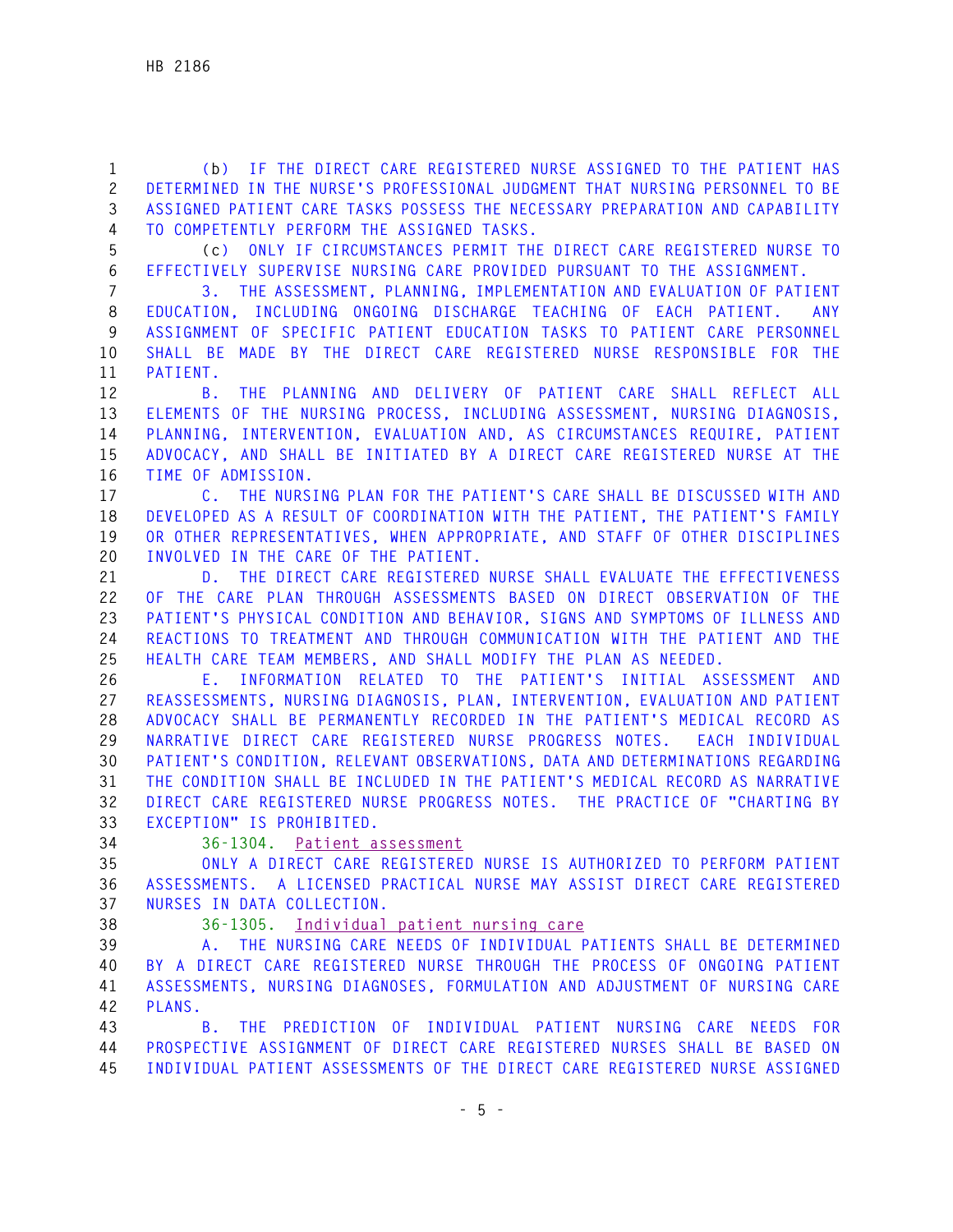**1 TO EACH PATIENT AND IN ACCORDANCE WITH A DOCUMENTED PATIENT CLASSIFICATION 2 SYSTEM PURSUANT TO THIS ARTICLE.** 

**3 36-1306. Clinical supervision**

**4 A. IN ADDITION TO THE LIMITATIONS ON ASSIGNMENTS OF PATIENT CARE TASKS 5 PRESCRIBED IN THIS ARTICLE, A DIRECT CARE REGISTERED NURSE WHO IS RESPONSIBLE 6 FOR A PATIENT MAY ASSIGN TASKS REQUIRED IN THE IMPLEMENTATION OF NURSING CARE 7 FOR THAT PATIENT TO OTHER LICENSED NURSING STAFF OR TO UNLICENSED STAFF ONLY 8 IF THE DIRECT CARE REGISTERED NURSE:** 

**9 1. DETERMINES THAT THE PERSONNEL ASSIGNED THE TASKS POSSESS THE 10 NECESSARY TRAINING, EXPERIENCE AND CAPABILITY TO COMPETENTLY AND SAFELY 11 PERFORM THE TASKS TO BE ASSIGNED.** 

**12 2. EFFECTIVELY SUPERVISES THE CLINICAL FUNCTIONS AND NURSING CARE 13 TASKS PERFORMED BY THE ASSIGNED PERSONNEL.** 

**14 B. THE EXERCISE OF CLINICAL SUPERVISION OF NURSING CARE PERSONNEL BY A 15 DIRECT CARE REGISTERED NURSE IN THE PERFORMANCE OF THE FUNCTIONS DESCRIBED IN 16 THIS ARTICLE AND AS PROVIDED IN THIS SECTION SHALL BE IN THE EXCLUSIVE 17 INTERESTS OF THE PATIENT AND SHALL NOT BE CONSIDERED, RELIED ON OR 18 REPRESENTED AS A JOB FUNCTION, AUTHORITY, RESPONSIBILITY OR ACTIVITY 19 UNDERTAKEN IN ANY RESPECT FOR THE PURPOSE OF SERVING THE BUSINESS, 20 COMMERCIAL, OPERATIONAL OR OTHER INSTITUTIONAL INTERESTS OF THE HOSPITAL 21 EMPLOYER, BUT CONSTITUTES PROFESSIONAL NURSING AUTHORITY AND DUTY EXCLUSIVELY 22 IN THE INTERESTS OF THE PATIENT.** 

**23 36-1307. Independent professional judgment**

**24 A. COMPETENT PERFORMANCE OF THE ESSENTIAL FUNCTIONS OF A DIRECT CARE 25 REGISTERED NURSE AS DESCRIBED IN THIS ARTICLE REQUIRES THE EXERCISE OF 26 INDEPENDENT PROFESSIONAL JUDGMENT IN THE INTERESTS OF THE PATIENT. THE 27 EXERCISE OF INDEPENDENT PROFESSIONAL JUDGMENT, UNENCUMBERED BY THE 28 COMMERCIAL OR REVENUE GENERATION PRIORITIES OF A HOSPITAL AND EMPLOYING 29 ENTITY OF A DIRECT CARE REGISTERED NURSE, IS ESSENTIAL TO SAFE HOSPITAL 30 PATIENT NURSING CARE.** 

**31 B. THE EXERCISE OF INDEPENDENT PROFESSIONAL JUDGMENT BY A DIRECT CARE 32 REGISTERED NURSE IN THE PERFORMANCE OF THE FUNCTIONS DESCRIBED IN THIS 33 ARTICLE AND AS PROVIDED IN THIS SECTION SHALL BE PROVIDED IN THE EXCLUSIVE 34 INTERESTS OF THE PATIENT AND SHALL NOT BE CONSIDERED, RELIED ON OR 35 REPRESENTED AS A JOB FUNCTION, AUTHORITY, RESPONSIBILITY OR ACTIVITY 36 UNDERTAKEN IN ANY RESPECT FOR THE PURPOSE OF SERVING THE BUSINESS, 37 COMMERCIAL, OPERATIONAL OR OTHER INSTITUTIONAL INTERESTS OF THE HOSPITAL 38 EMPLOYER.** 

**39 36-1308. Restrictions on technology**

**40 A. A HOSPITAL OR OTHER MEDICAL FACILITY SHALL NOT ENGAGE IN THE 41 DEPLOYMENT OF TECHNOLOGY THAT LIMITS THE DIRECT CARE REGISTERED NURSE IN THE 42 PERFORMANCE OF FUNCTIONS THAT ARE PART OF THE NURSING PROCESS, INCLUDING FULL 43 EXERCISE OF INDEPENDENT CLINICAL JUDGMENT IN ASSESSMENT, PLANNING, 44 IMPLEMENTATION AND EVALUATION OF CARE, OR FROM ACTING AS PATIENT ADVOCATE IN 45 THE EXCLUSIVE INTEREST OF THE PATIENT.**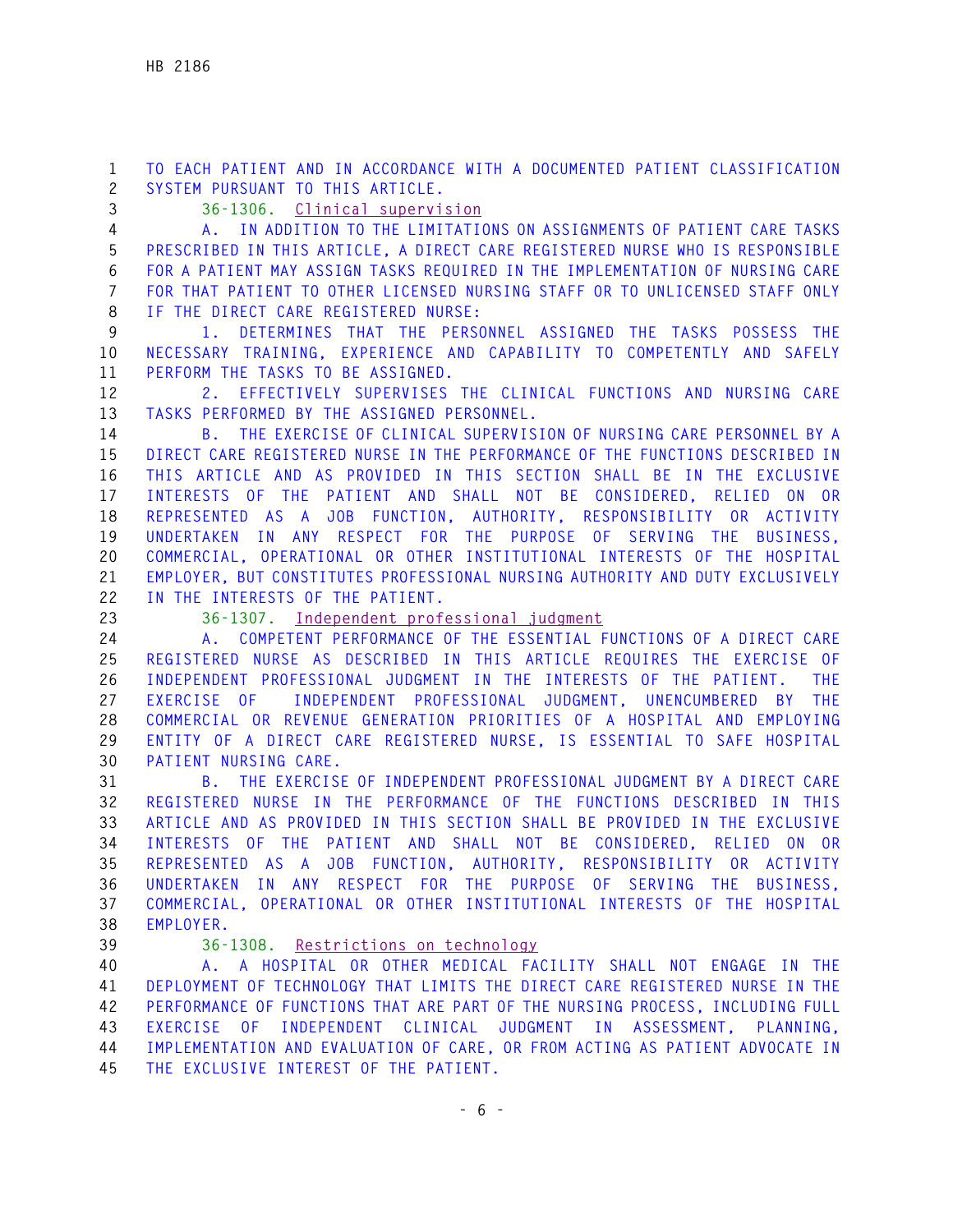| $\mathbf{1}$   | B. TECHNOLOGY SHALL NOT BE SKILL DEGRADING, INTERFERE WITH THE DIRECT         |
|----------------|-------------------------------------------------------------------------------|
| $\mathbf{2}$   | CARE REGISTERED NURSE'S PROVIDING INDIVIDUALIZED PATIENT CARE, OVERRIDE THE   |
| 3              | DIRECT CARE REGISTERED NURSE'S INDEPENDENT PROFESSIONAL JUDGMENT OR INTERFERE |
| 4              | WITH THE REGISTERED NURSE'S RIGHT TO ADVOCATE IN THE EXCLUSIVE INTEREST OF    |
| 5              | THE PATIENT.                                                                  |
| 6              | 36-1309. Staffing ratios                                                      |
| $\overline{7}$ | A. A HOSPITAL MUST MAINTAIN THE FOLLOWING MINIMUM DIRECT<br>CARE              |
| 8              | REGISTERED NURSE-TO-PATIENT STAFFING RATIOS AS FOLLOWS AT ALL TIMES:          |
| 9              | IN AN INTENSIVE CARE UNIT, 1:2.<br>1.                                         |
| 10             | IN A CRITICAL CARE UNIT, 1:2.<br>2.                                           |
| 11             | 3.<br>IN A NEONATAL INTENSIVE CARE UNIT, 1:2.                                 |
| 12             | IN A BURN UNIT, 1:2.<br>4.                                                    |
| 13             | IN A STEP-DOWN AND INTERMEDIATE CARE UNIT, 1:3.<br>5.                         |
| 14             | IN A POSTANESTHESIA RECOVERY UNIT, 1:2 REGARDLESS OF THE TYPE OF<br>6.        |
| 15             | ANESTHESIA THE PATIENT RECEIVES.                                              |
| 16             | 7. FOR PATIENTS RECEIVING CONSCIOUS SEDATION, 1:1.                            |
| 17             | FOR AN EMERGENCY DEPARTMENT, 1:4.<br>8.                                       |
| 18             | FOR CRITICAL CARE PATIENTS IN THE EMERGENCY DEPARTMENT, 1:2.<br>9.            |
| 19             | IN A LABOR AND DELIVERY ROOM OF THE PRENATAL SERVICES, 1:1 FOR<br>10.         |
| 20             | ACTIVE LABOR PATIENTS AND PATIENTS WITH MEDICAL OR OBSTETRICAL COMPLICATIONS. |
| 21             | AT ALL TIMES FOR INITIATING EPIDURAL ANESTHESIA AND CIRCULATION FOR<br>11.    |
| 22             | CESAREAN DELIVERY, 1:1.                                                       |
| 23             | 12. FOR PATIENTS IN IMMEDIATE POSTPARTUM, 1:2.                                |
| 24             | 13. FOR ANTEPARTUM PATIENTS WHO ARE NOT IN ACTIVE LABOR, 1:3.                 |
| 25             | FOR PATIENTS IN A POSTPARTUM AREA OF THE PRENATAL SERVICE, ONE<br>14.         |
| 26             | NURSE TO THREE MOTHER-BABY COUPLETS. FOR MULTIPLE BIRTHS, THE TOTAL NUMBER    |
| 27             | OF MOTHERS AND INFANTS ASSIGNED TO A SINGLE DIRECT CARE REGISTERED NURSE      |
| 28             | SHALL NOT EXCEED SIX. IF THERE IS A CESAREAN DELIVERY, THE TOTAL NUMBER OF    |
| 29             | MOTHERS PLUS INFANTS ASSIGNED TO A SINGLE DIRECT CARE REGISTERED NURSE SHALL  |
| 30             | NOT EXCEED FOUR.                                                              |
| 31             | 15. FOR POSTPARTUM AREAS IN WHICH THE DIRECT CARE REGISTERED NURSE'S          |
| 32             | ASSIGNMENT CONSISTS OF MOTHERS ONLY, 1:4.                                     |
| 33             | 16. FOR POSTPARTUM WOMEN OR POSTSURGICAL GYNECOLOGICAL PATIENTS ONLY.         |
| 34             | 1:4.                                                                          |
| 35             | FOR A WELL BABY NURSERY, 1:5.<br>17.                                          |
| 36             | FOR UNSTABLE NEWBORNS AND THOSE IN THE RESUSCITATION PERIOD AS<br>18.         |
| 37             | ASSESSED BY THE DIRECT CARE REGISTERED NURSE, 1:1.                            |
| 38             | 19.<br>FOR RECENTLY BORN INFANTS, 1:4.                                        |
| 39             | IN A PEDIATRIC UNIT, 1:3.<br>20.                                              |
| 40             | IN A TELEMETRY UNIT, 1:3.<br>21.                                              |
| 41             | IN A MEDICAL-SURGICAL UNIT, 1:4.<br>22.                                       |
| 42             | IN A PRESURGICAL ADMISSIONS UNIT OR AMBULATORY SURGICAL UNIT, 1:4.<br>23.     |
| 43             | 24.                                                                           |
| 44             | IN OTHER SPECIALTY UNITS, 1:4.<br>25.<br>IN A PSYCHIATRIC UNIT, 1:4.          |
| 45             | 26.                                                                           |
|                | IN A REHABILITATION UNIT OR A SKILLED NURSING FACILITY, 1:5.                  |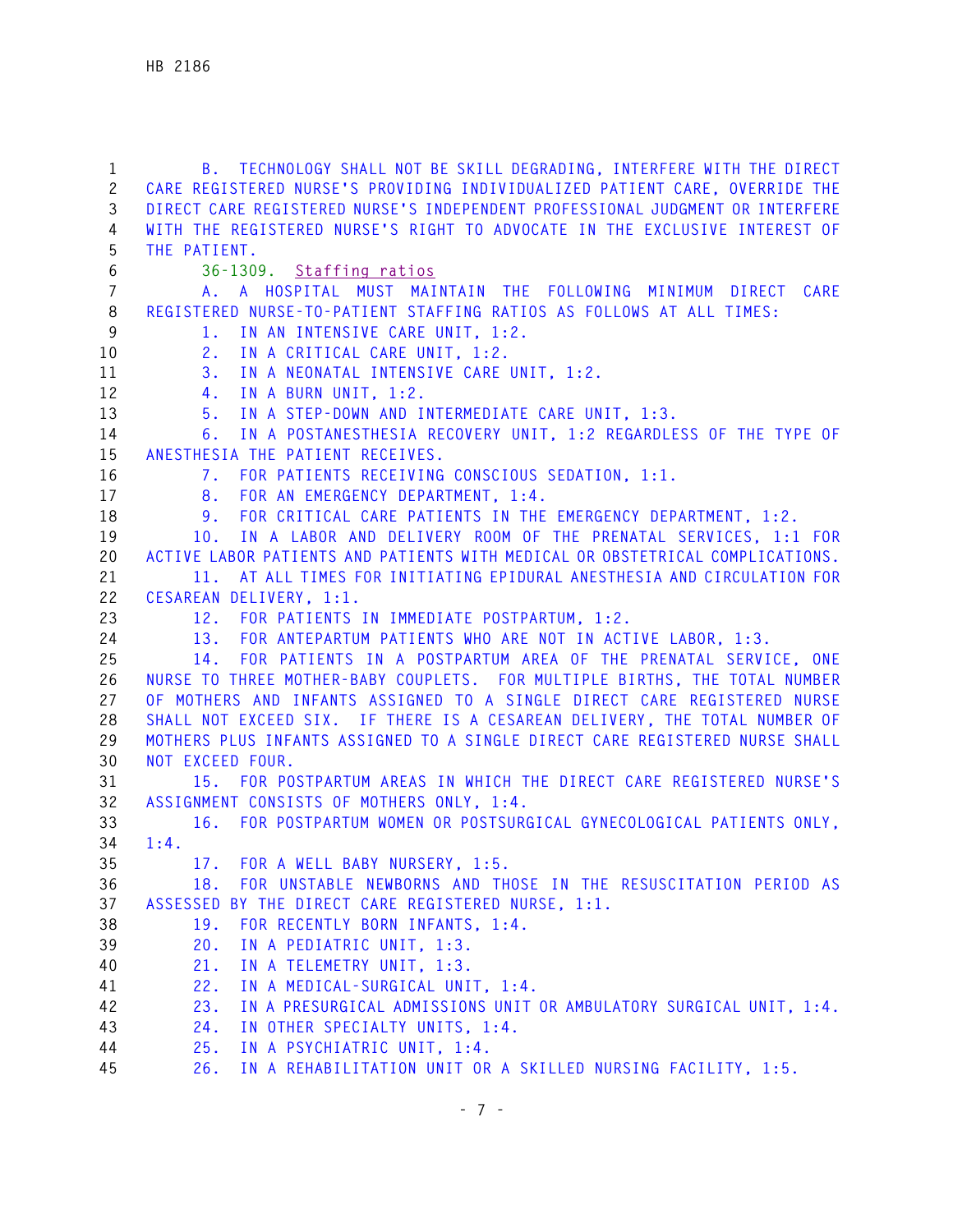**1 B. AN OPERATING ROOM MUST HAVE AT LEAST ONE DIRECT CARE REGISTERED 2 NURSE ASSIGNED TO THE DUTIES OF THE CIRCULATING REGISTERED NURSE AND A 3 MINIMUM OF ONE ADDITIONAL PERSON AS A SCRUB ASSISTANT FOR EACH PATIENT. 4 C. ONLY DIRECT CARE REGISTERED NURSES SHALL BE ASSIGNED TO CRITICAL 5 TRAUMA PATIENTS IN THE EMERGENCY DEPARTMENT, AND A MINIMUM DIRECT CARE 6 REGISTERED NURSE-TO-CRITICAL TRAUMA PATIENT RATIO OF 1:1 MUST BE MAINTAINED 7 AT ALL TIMES. 8 D. TRIAGE, RADIO OR SPECIALTY-FLIGHT REGISTERED NURSES DO NOT COUNT IN 9 THE CALCULATION OF THE DIRECT CARE REGISTERED NURSE-TO-PATIENT RATIO IN AN 10 EMERGENCY DEPARTMENT. 11 36-1310. Patient classification system; staffing plan; review 12 committees 13 A. IN ADDITION TO THE DIRECT CARE REGISTERED NURSE-TO-PATIENT RATIOS 14 PRESCRIBED IN SECTION 36-1309, EACH HOSPITAL MUST IMPLEMENT A PATIENT 15 CLASSIFICATION SYSTEM TO DETERMINE THE PATIENT CARE NEEDS OF INDIVIDUAL 16 PATIENTS. THE HOSPITAL MUST ASSIGN ADDITIONAL DIRECT CARE REGISTERED NURSES 17 AND OTHER LICENSED OR UNLICENSED STAFF, SUCH AS LICENSED PRACTICAL NURSES AND 18 CERTIFIED NURSING ASSISTANTS, AS INDICATED BY THE PATIENT CLASSIFICATION 19 SYSTEM. THE PATIENT CLASSIFICATION SYSTEM MUST REFLECT THE ASSESSMENT MADE 20 BY THE ASSIGNED DIRECT CARE REGISTERED NURSE OF PATIENT NURSING CARE 21 REQUIREMENTS AND PROVIDE FOR SHIFT-BY-SHIFT STAFFING BASED ON THOSE 22 REQUIREMENTS. THE ASSESSMENT MUST INCLUDE THE SEVERITY OF THE PATIENT'S 23 ILLNESS, THE NEED FOR SPECIALIZED EQUIPMENT AND TECHNOLOGY AND THE INTENSITY 24 OF REQUIRED NURSING INTERVENTIONS THAT IS CONSISTENT WITH PROFESSIONAL 25 STANDARDS, THE ABILITY FOR SELF-CARE, INCLUDING MOTOR, SENSORY AND COGNITIVE 26 DEFICITS, THE NEED FOR ADVOCACY INTERVENTION, THE LICENSURE OF THE PERSONNEL 27 REQUIRED FOR CARE, THE PATIENT CARE DELIVERY SYSTEM, THE HOSPITAL UNIT'S 28 GEOGRAPHIC LAYOUT, GENERALLY ACCEPTED STANDARDS OF NURSING PRACTICE AND 29 ELEMENTS THAT REFLECT THE UNIQUE NATURE OF THE ACUTE-CARE HOSPITAL'S PATIENT 30 POPULATION. 31 B. THE RATIOS DETERMINED PURSUANT TO SECTION 36-1309 ARE THE MINIMUM** 

**32 NUMBER OF DIRECT CARE REGISTERED NURSES WHO MUST BE ASSIGNED TO DIRECT 33 PATIENT CARE. THE HOSPITAL MUST ASSIGN ADDITIONAL DIRECT CARE REGISTERED 34 NURSING STAFF IN EXCESS OF THESE PRESCRIBED RATIOS TO DIRECT PATIENT CARE 35 ACCORDING TO THE HOSPITAL'S IMPLEMENTATION OF A VALID PATIENT CLASSIFICATION 36 SYSTEM FOR DETERMINING NURSING CARE REQUIREMENTS. BASED ON THE DIRECT CARE 37 REGISTERED NURSE ASSESSMENT AS REFLECTED IN THE IMPLEMENTATION OF A VALID 38 PATIENT CLASSIFICATION SYSTEM AND INDEPENDENT DIRECT CARE REGISTERED NURSE 39 DETERMINATION OF PATIENT CARE NEEDS, ADDITIONAL LICENSED AND NONLICENSED 40 STAFF, SUCH AS LICENSED PRACTICAL NURSES AND CERTIFIED NURSING ASSISTANTS, 41 SHALL BE ASSIGNED.** 

**42 C. THE CHIEF NURSING OFFICER, OR A DESIGNEE, SHALL DEVELOP A WRITTEN 43 STAFFING PLAN BASED ON INDIVIDUAL PATIENT CARE NEEDS DETERMINED BY THE 44 PATIENT CLASSIFICATION SYSTEM. THE STAFFING PLAN SHALL BE DEVELOPED AND 45 IMPLEMENTED FOR EACH PATIENT CARE UNIT AND SHALL SPECIFY INDIVIDUAL PATIENT**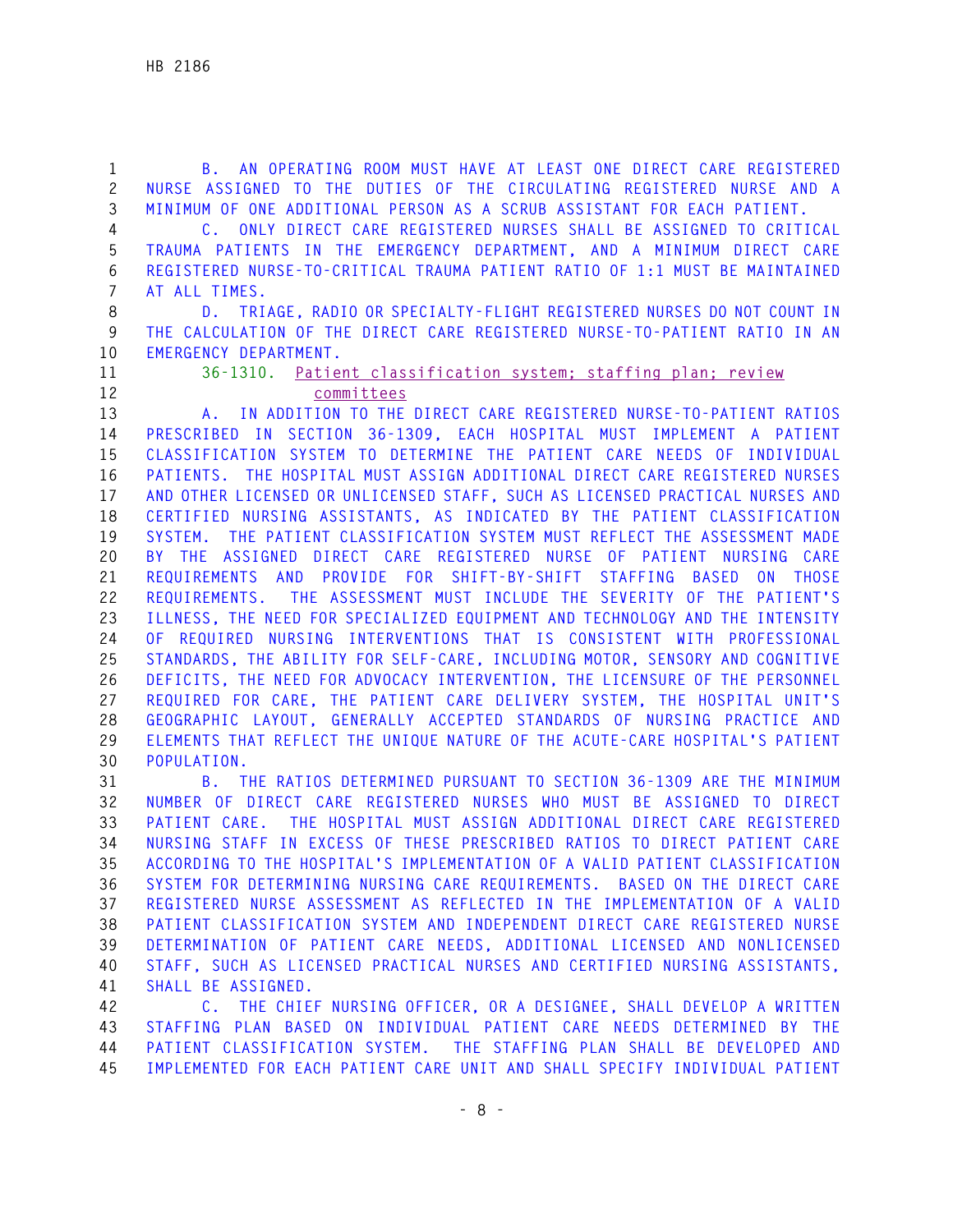**1 CARE REQUIREMENTS AND THE STAFFING LEVELS FOR DIRECT CARE REGISTERED NURSES 2 AND OTHER LICENSED NURSES AND CERTIFIED PERSONNEL. THE STAFFING LEVEL FOR 3 DIRECT CARE REGISTERED NURSES ON ANY SHIFTS SHALL NOT FALL BELOW THE 4 REQUIREMENTS OF THIS ARTICLE. THE PLAN SHALL BE DOCUMENTED AND POSTED ON THE 5 UNIT FOR PUBLIC VIEW ON A DAY-TO-DAY, SHIFT-BY-SHIFT BASIS AND SHALL INCLUDE 6 THE FOLLOWING:** 

**7 1. STAFFING REQUIREMENTS AS DETERMINED BY THE PATIENT CLASSIFICATION 8 SYSTEM FOR EACH UNIT.** 

**9 2. THE ACTUAL STAFF AND STAFF MIX PROVIDED.** 

**10 3. THE VARIANCE BETWEEN REQUIRED AND ACTUAL STAFFING PATTERNS.** 

**11 D. IN ADDITION TO THE DOCUMENTATION REQUIRED IN SUBSECTION C OF THIS 12 SECTION, THE HOSPITAL SHALL KEEP A RECORD OF THE ACTUAL DIRECT CARE 13 REGISTERED NURSE, LICENSED PRACTICAL NURSE AND CERTIFIED NURSING ASSISTANT 14 ASSIGNMENTS TO INDIVIDUAL PATIENTS BY LICENSURE CATEGORY, DOCUMENTED ON A 15 DAY-TO-DAY, SHIFT-BY-SHIFT BASIS. THE HOSPITAL SHALL RETAIN:** 

**16 1. THE STAFFING PLAN REQUIRED IN SUBSECTION C OF THIS SECTION FOR TWO 17 YEARS.** 

**18 2. THE RECORD OF THE ACTUAL DIRECT CARE REGISTERED NURSE, LICENSED 19 PRACTICAL NURSE AND CERTIFIED NURSING ASSISTANT ASSIGNMENTS BY LICENSURE AND 20 NON-LICENSURE CATEGORY.** 

**21 E. THE RELIABILITY OF THE PATIENT CLASSIFICATION SYSTEM FOR VALIDATING 22 STAFFING REQUIREMENTS MUST BE REVIEWED AT LEAST ANNUALLY BY A COMMITTEE 23 APPOINTED BY THE CHIEF NURSING OFFICER TO DETERMINE WHETHER OR NOT THE SYSTEM 24 ACCURATELY MEASURES INDIVIDUAL PATIENT CARE NEEDS. AT LEAST HALF OF THE 25 MEMBERS OF THIS COMMITTEE MUST BE UNIT-SPECIFIC COMPETENT DIRECT CARE 26 REGISTERED NURSES WHO PROVIDE DIRECT PATIENT CARE. IF DIRECT CARE REGISTERED 27 NURSES ARE REPRESENTED UNDER A COLLECTIVE BARGAINING AGREEMENT, THE 28 APPOINTMENT MUST BE MADE BY THE AUTHORIZED COLLECTIVE BARGAINING AGENT. IN 29 CASE OF A DISPUTE, THE DIRECT CARE REGISTERED NURSE ASSESSMENT PREVAILS.** 

**30 F. IF THE REVIEW CONDUCTED PURSUANT TO SUBSECTION E OF THIS SECTION 31 REVEALS THAT ADJUSTMENTS ARE NECESSARY TO ENSURE ACCURACY IN MEASURING 32 PATIENT CARE NEEDS, THESE ADJUSTMENTS MUST BE IMPLEMENTED WITHIN THIRTY DAYS 33 AFTER THAT DETERMINATION.** 

**34 G. HOSPITALS SHALL DEVELOP AND DOCUMENT A PROCESS BY WHICH ALL 35 INTERESTED STAFF MAY PROVIDE INPUT ABOUT THE SYSTEM'S REQUIRED REVISIONS AND 36 THE OVERALL STAFFING PLAN.** 

**37 H. THE ADMINISTRATOR OF NURSING SERVICES SHALL NOT BE DESIGNATED TO 38 SERVE AS A CHARGE NURSE OR TO HAVE DIRECT PATIENT CARE RESPONSIBILITY.** 

**39 I. DIRECT CARE REGISTERED NURSING PERSONNEL SHALL:** 

**40 1. PROVIDE DIRECT PATIENT CARE TO ASSIGNED PATIENTS.** 

**41 2. PERFORM ALL THE ESSENTIAL FUNCTIONS OF A HOSPITAL DIRECT CARE 42 PROFESSIONAL NURSE AS PRESCRIBED IN THIS ARTICLE.** 

**43 3. PROVIDE CLINICAL SUPERVISION AND COORDINATION OF THE CARE GIVEN BY 44 LICENSED PRACTICAL NURSES AND UNLICENSED NURSING PERSONNEL.**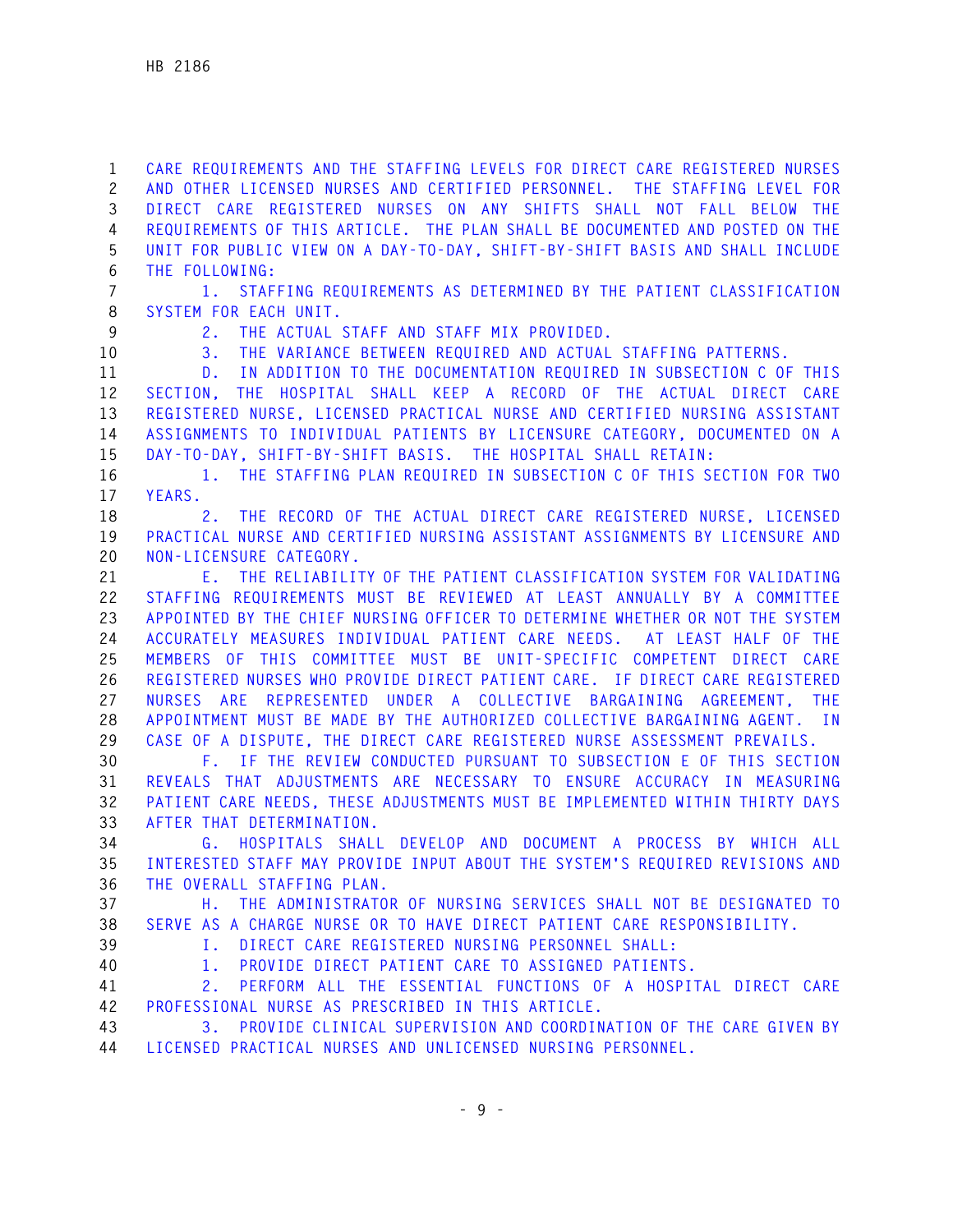**1 4. EXERCISE INDEPENDENT PROFESSIONAL JUDGMENT AND AUTHORITY IN MAKING 2 DECISIONS AND TAKING ACTIONS RELATING TO PATIENT CARE THAT ARE IN THE 3 EXCLUSIVE INTERESTS OF PATIENTS AND NECESSARY AND APPROPRIATE TO COMPETENT 4 PERFORMANCE AND SATISFACTION OF PROFESSIONAL DUTIES AND FIDUCIARY OBLIGATIONS 5 OF A DIRECT CARE REGISTERED NURSE, INCLUDING THE DUTY OF PATIENT ADVOCACY.** 

**6 J. EACH HOSPITAL UNIT SHALL HAVE AT LEAST ONE DIRECT CARE REGISTERED 7 NURSE ASSIGNED, PRESENT AND RESPONSIBLE FOR PATIENT CARE IN THE UNIT ON EACH 8 SHIFT.** 

**9 K. UNLICENSED PERSONNEL MAY BE USED AS NEEDED TO ASSIST WITH SIMPLE 10 NURSING PROCEDURES, SUBJECT TO THE REQUIREMENTS OF COMPETENCY VALIDATION AND 11 THE LIMITATIONS PRESCRIBED IN THIS ARTICLE. HOSPITAL POLICIES AND PROCEDURES 12 SHALL DESCRIBE THE RESPONSIBILITIES OF UNLICENSED PERSONNEL AND LIMIT THEIR 13 DUTIES TO TASKS THAT DO NOT REQUIRE LICENSURE AS A REGISTERED OR PRACTICAL 14 NURSE.** 

**15 L. NURSING PERSONNEL FROM TEMPORARY NURSING AGENCIES ARE NOT 16 RESPONSIBLE FOR PATIENT CARE ON ANY HOSPITAL UNIT UNLESS THEY HAVE 17 DEMONSTRATED AND VALIDATED CLINICAL COMPETENCY ON THE ASSIGNED UNIT.** 

**18 M. HOSPITALS THAT USE TEMPORARY NURSING AGENCIES SHALL ADHERE TO A 19 WRITTEN PROCEDURE TO ORIENT AND EVALUATE PERSONNEL FROM THESE SOURCES. TO 20 ENSURE CLINICAL COMPETENCE OF TEMPORARY AGENCY PERSONNEL, THESE PROCEDURES 21 SHALL REQUIRE THAT PERSONNEL FROM TEMPORARY NURSING AGENCIES BE EVALUATED AS 22 OFTEN, OR MORE OFTEN, THAN STAFF EMPLOYED DIRECTLY BY THE HOSPITAL.** 

**23 N. ALL REGISTERED AND LICENSED PRACTICAL NURSES USED IN THE HOSPITAL 24 SHALL HAVE CURRENT LICENSES. THE HOSPITAL SHALL ESTABLISH A METHOD TO 25 DOCUMENT CURRENT LICENSURE.** 

**26 O. HOSPITALS SHALL PLAN FOR ROUTINE FLUCTUATIONS, SUCH AS ADMISSIONS, 27 DISCHARGES AND TRANSFERS IN PATIENT CENSUS. IF A HEALTH CARE EMERGENCY 28 CAUSES A CHANGE IN THE NUMBER OF PATIENTS ON A UNIT, THE HOSPITAL MUST 29 DEMONSTRATE THAT IMMEDIATE AND DILIGENT EFFORTS WERE MADE TO MAINTAIN 30 REQUIRED STAFFING LEVELS. FOR THE PURPOSES OF THIS SUBSECTION, "HEALTH CARE 31 EMERGENCY" MEANS AN EMERGENCY DECLARED BY THE FEDERAL GOVERNMENT OR THE HEAD 32 OF A STATE, LOCAL, COUNTY OR MUNICIPAL GOVERNMENT.** 

- 
- 

## **33 36-1311. Minimum staffing requirements; prohibitions; 34 competency; definition**

**35 A. EACH HOSPITAL MUST PROVIDE MINIMUM STAFFING BY DIRECT CARE 36 REGISTERED NURSES ACCORDING TO THE GENERAL REQUIREMENTS OF THIS SECTION AND 37 THE HOSPITAL UNIT DIRECT CARE REGISTERED NURSE-TO-PATIENT RATIOS PRESCRIBED 38 BY SECTION 36-1309. STAFFING FOR PATIENT CARE TASKS NOT REQUIRING A DIRECT 39 CARE REGISTERED NURSE IS NOT INCLUDED IN THESE RATIOS AND MUST BE DETERMINED 40 PURSUANT TO THE PATIENT CLASSIFICATION SYSTEM PRESCRIBED PURSUANT TO SECTION 41 36-1310. THE DIRECT CARE REGISTERED NURSE, LICENSED PRACTICAL NURSE AND 42 CERTIFIED NURSING ASSISTANT SKILL-MIX REQUIRED TO MEET THE INDIVIDUAL NEEDS 43 OF THE PATIENT MUST BE BASED ON THE ASSESSMENT OF THE DIRECT CARE REGISTERED 44 NURSE.**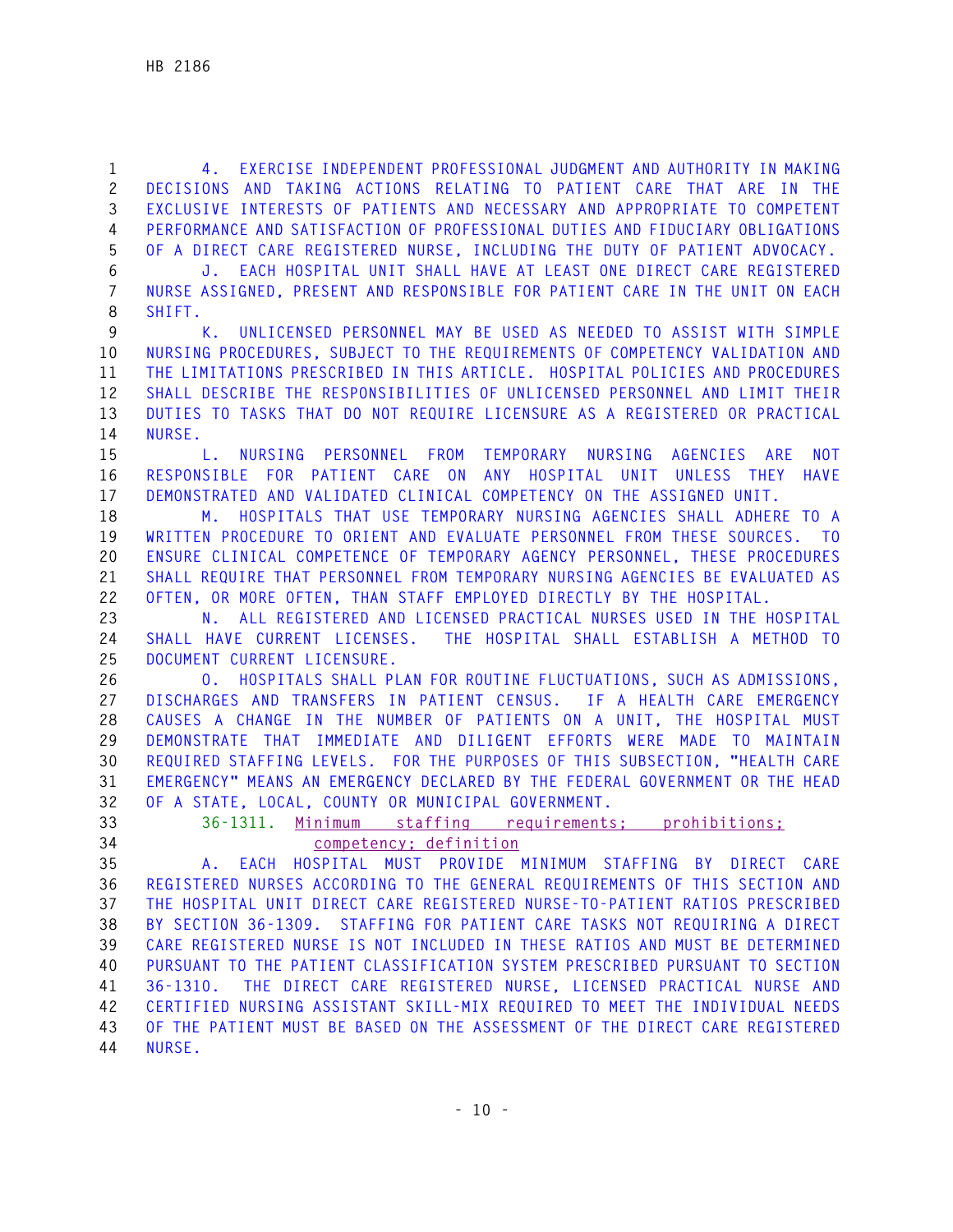**1 B. A HOSPITAL SHALL NOT ASSIGN A DIRECT CARE REGISTERED NURSE TO A 2 HOSPITAL UNIT OR CLINICAL AREA UNLESS THAT HOSPITAL AND THE DIRECT CARE 3 REGISTERED NURSE DETERMINE THAT THE NURSE HAS DEMONSTRATED VALIDATED CURRENT 4 COMPETENCE IN PROVIDING CARE IN THAT AREA AND HAS RECEIVED AND COMPLETED 5 ORIENTATION TO THAT HOSPITAL'S CLINICAL AREA SUFFICIENT TO PROVIDE SAFE, 6 THERAPEUTIC AND COMPETENT CARE TO PATIENTS IN THAT AREA. THE POLICIES AND 7 PROCEDURES OF THE HOSPITAL MUST CONTAIN THE HOSPITAL'S CRITERIA FOR MAKING 8 THIS DETERMINATION.** 

**9 C. DIRECT CARE REGISTERED NURSE-TO-PATIENT RATIOS REPRESENT THE 10 MAXIMUM NUMBER OF PATIENTS THAT CAN BE ASSIGNED TO ONE DIRECT CARE REGISTERED 11 NURSE AT ALL TIMES.** 

**12 D. AVERAGING OF THE NUMBER OF PATIENTS AND THE TOTAL NUMBER OF DIRECT 13 CARE REGISTERED NURSES ON THE HOSPITAL UNIT DURING ANY ONE SHIFT OR OVER ANY 14 PERIOD OF TIME IS PROHIBITED.** 

**15 E. ONLY DIRECT CARE REGISTERED NURSES WHO PROVIDE DIRECT PATIENT CARE 16 SHALL BE INCLUDED IN THE RATIOS. NURSE ADMINISTRATORS, NURSE SUPERVISORS, 17 NURSE MANAGERS, CHARGE NURSES AND CASE MANAGERS SHALL NOT BE INCLUDED IN THE 18 CALCULATION OF THE DIRECT CARE REGISTERED NURSE-TO-PATIENT RATIO. ONLY 19 DIRECT CARE REGISTERED NURSES SHALL RELIEVE OTHER DIRECT CARE REGISTERED 20 NURSES DURING BREAKS, MEALS AND OTHER ROUTINE, EXPECTED ABSENCES FROM THE 21 HOSPITAL UNIT.** 

**22 F. ONLY DIRECT CARE REGISTERED NURSES SHALL BE ASSIGNED TO NEONATAL 23 INTENSIVE CARE UNITS, WHICH SPECIFICALLY REQUIRE ONE DIRECT CARE REGISTERED 24 NURSE TO TWO OR FEWER INFANTS AT ALL TIMES.** 

**25 G. IN AN EMERGENCY DEPARTMENT, ONLY DIRECT CARE REGISTERED NURSES 26 SHALL BE ASSIGNED TO TRIAGE AND CRITICAL TRAUMA PATIENTS. THE USE OF RAPID 27 RESPONSE TEAMS IS PROHIBITED.** 

**28 H. CURRENT DOCUMENTED, DEMONSTRATED AND VALIDATED COMPETENCY IS 29 REQUIRED FOR ALL DIRECT CARE REGISTERED NURSES AND MUST BE DETERMINED BASED 30 ON THE SATISFACTORY PERFORMANCE OF THE STATUTORILY RECOGNIZED DUTIES OF THE 31 REGISTERED NURSE PRESCRIBED PURSUANT TO TITLE 32, CHAPTER 15 AND THE 32 STANDARDS REQUIRED PURSUANT TO THIS ARTICLE THAT ARE SPECIFIC TO EACH 33 HOSPITAL UNIT.** 

**34 I. FOR THE PURPOSES OF THIS SECTION, "ASSIGNED" MEANS THAT THE DIRECT 35 CARE REGISTERED NURSE IS RESPONSIBLE FOR PROVIDING CARE TO A PARTICULAR 36 PATIENT WITHIN THE NURSE'S VALIDATED COMPETENCY.** 

**37 36-1312. Hospital units; identification; requirements**

**38 A. IDENTIFYING A HOSPITAL UNIT OR CLINICAL PATIENT CARE AREA BY A NAME 39 OR TERM OTHER THAN THOSE USED PURSUANT TO SECTION 36-1309 DOES NOT AFFECT THE 40 REQUIREMENT TO STAFF AT THE DIRECT CARE REGISTERED NURSE-TO-PATIENT RATIOS 41 IDENTIFIED FOR THE LEVEL OF INTENSITY OR TYPE OF CARE PRESCRIBED IN SECTION 42 36-1311.** 

**43 B. PATIENTS SHALL BE CARED FOR ONLY ON HOSPITAL UNITS OR CLINICAL 44 PATIENT CARE AREAS WHERE THE LEVEL OF INTENSITY, TYPE OF CARE AND DIRECT CARE 45 REGISTERED NURSE-TO-PATIENT RATIOS MEET THE INDIVIDUAL REQUIREMENTS AND NEEDS**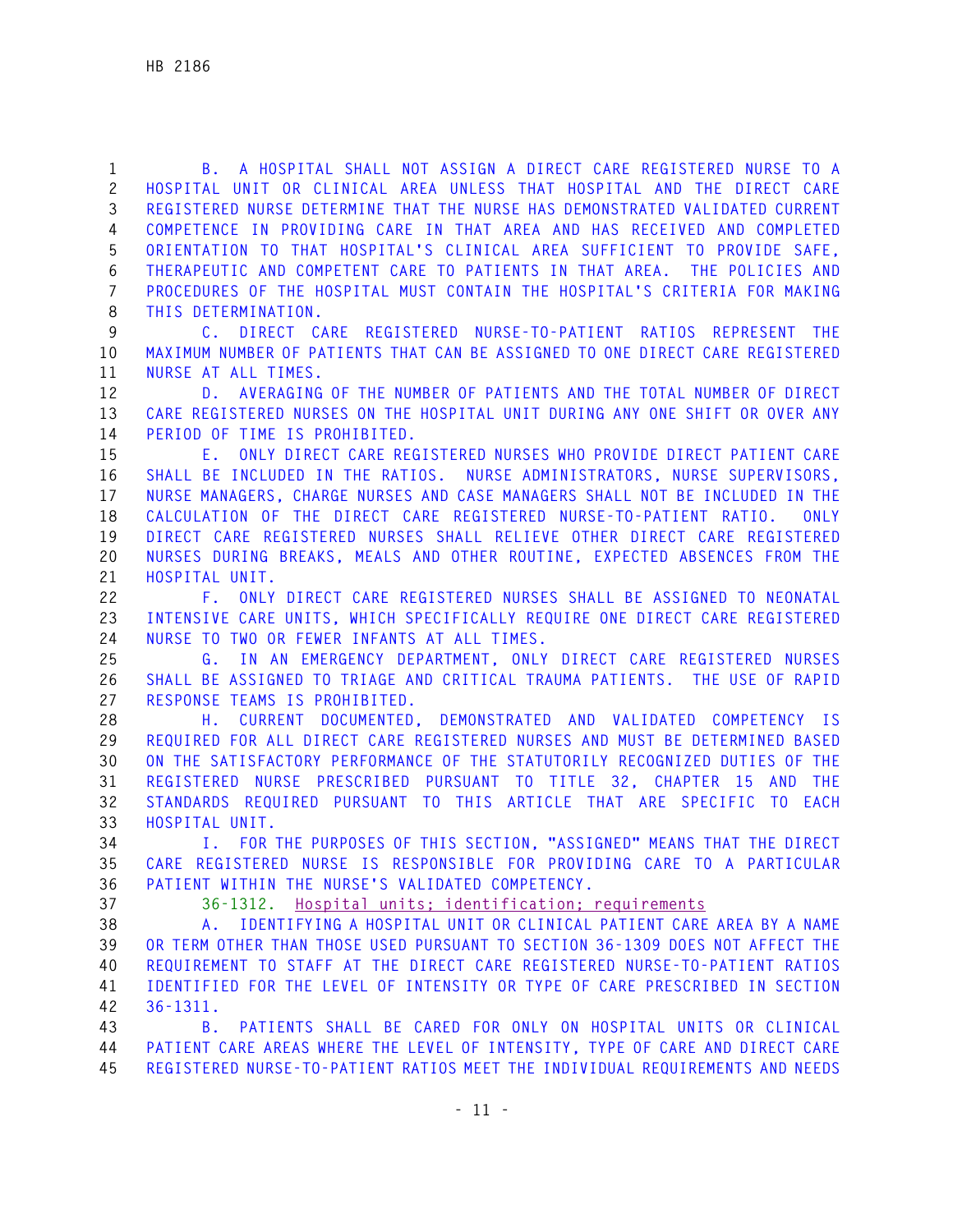**1 OF EACH PATIENT. THE USE OF PATIENT ACUITY-ADJUSTABLE UNITS OR CLINICAL 2 PATIENT CARE AREAS IS PROHIBITED. 3 36-1313. Prohibited activities 4 A. A HOSPITAL SHALL NOT DIRECTLY ASSIGN ANY UNLICENSED PERSONNEL TO 5 PERFORM DIRECT CARE REGISTERED NURSE FUNCTIONS INSTEAD OF CARE DELIVERED BY A 6 LICENSED REGISTERED NURSE AND SHALL NOT ASSIGN UNLICENSED PERSONNEL TO 7 PERFORM DIRECT CARE REGISTERED NURSE FUNCTIONS UNDER THE SUPERVISION OF A 8 DIRECT CARE REGISTERED NURSE. 9 B. UNLICENSED PERSONNEL SHALL NOT PERFORM TASKS THAT REQUIRE THE 10 CLINICAL ASSESSMENT, JUDGMENT AND SKILL OF A LICENSED REGISTERED NURSE, 11 INCLUDING THE FOLLOWING: 12 1. NURSING ACTIVITIES THAT REQUIRE NURSING ASSESSMENT AND JUDGMENT 13 DURING IMPLEMENTATION. 14 2. PHYSICAL, PSYCHOLOGICAL AND SOCIAL ASSESSMENTS THAT REQUIRE NURSING 15 JUDGMENT, INTERVENTION, REFERRAL OR FOLLOW-UP. 16 3. FORMULATION OF A PLAN OF NURSING CARE. 17 4. EVALUATION OF THE PATIENT'S RESPONSE TO THE CARE PROVIDED. 18 5. ADMINISTRATION OF MEDICATIONS. 19 6. VENIPUNCTURE OR INTRAVENOUS THERAPY. 20 7. PARENTERAL OR TUBE FEEDINGS. 21 8. INVASIVE PROCEDURES, INCLUDING INSERTING NASOGASTRIC TUBES, 22 INSERTING CATHETERS OR TRACHEAL SUCTIONING. 23 9. EDUCATING PATIENTS AND THEIR FAMILIES CONCERNING THE PATIENT'S 24 HEALTH CARE PROBLEMS, INCLUDING POSTDISCHARGE CARE. 25 C. A HOSPITAL MAY NOT IMPOSE MANDATORY OVERTIME REQUIREMENTS TO MEET 26 THE STAFFING RATIOS PRESCRIBED IN SECTION 36-1309. 27 36-1314. Hospital nursing practice standards; patient advocacy 28 A. A DIRECT CARE REGISTERED NURSE WHO IS EMPLOYED IN A HOSPITAL MUST: 29 1. PROVIDE SAFE, THERAPEUTIC AND COMPETENT NURSING CARE TO ASSIGNED 30 PATIENTS. 31 2. ASSESS EACH MEDICAL ORDER AND, BEFORE ACTING ON THE ORDER, 32 DETERMINE IF THE ORDER IS IN THE BEST INTEREST OF THE PATIENT AND IF IT WAS 33 INITIATED BY A PERSON LEGALLY AUTHORIZED TO INITIATE SUCH AN ORDER. THE 34 REFUSAL OF A DIRECT CARE REGISTERED NURSE TO IMPLEMENT AN ORDER THAT THE 35 NURSE DETERMINES IS NOT IN THE PATIENT'S BEST INTEREST IS AN EXERCISE OF THE 36 DIRECT CARE REGISTERED NURSE'S DUTY AND RIGHT AS A PATIENT ADVOCATE. 37 3. PERFORM CONTINUOUS AND ONGOING PATIENT ASSESSMENTS OF THE PATIENT'S 38 CONDITION BASED ON THE INDEPENDENT PROFESSIONAL JUDGMENT OF THE DIRECT CARE 39 REGISTERED NURSE. PATIENT ASSESSMENT REQUIRES DIRECT OBSERVATION BY THE 40 DIRECT CARE REGISTERED NURSE OF THE PATIENT'S SIGNS AND SYMPTOMS OF ILLNESS, 41 REACTION TO TREATMENT, BEHAVIOR AND PHYSICAL CONDITION, AND INTERPRETATION OF 42 INFORMATION OBTAINED FROM THE PATIENT AND OTHERS, INCLUDING OTHER CAREGIVERS 43 ON THE HEALTH TEAM. ONLY A DIRECT CARE REGISTERED NURSE SHALL PERFORM 44 PATIENT ASSESSMENTS. LICENSED PRACTICAL NURSES MAY ASSIST DIRECT CARE 45 REGISTERED NURSES IN DATA COLLECTION. FOR THE PURPOSES OF THIS PARAGRAPH,**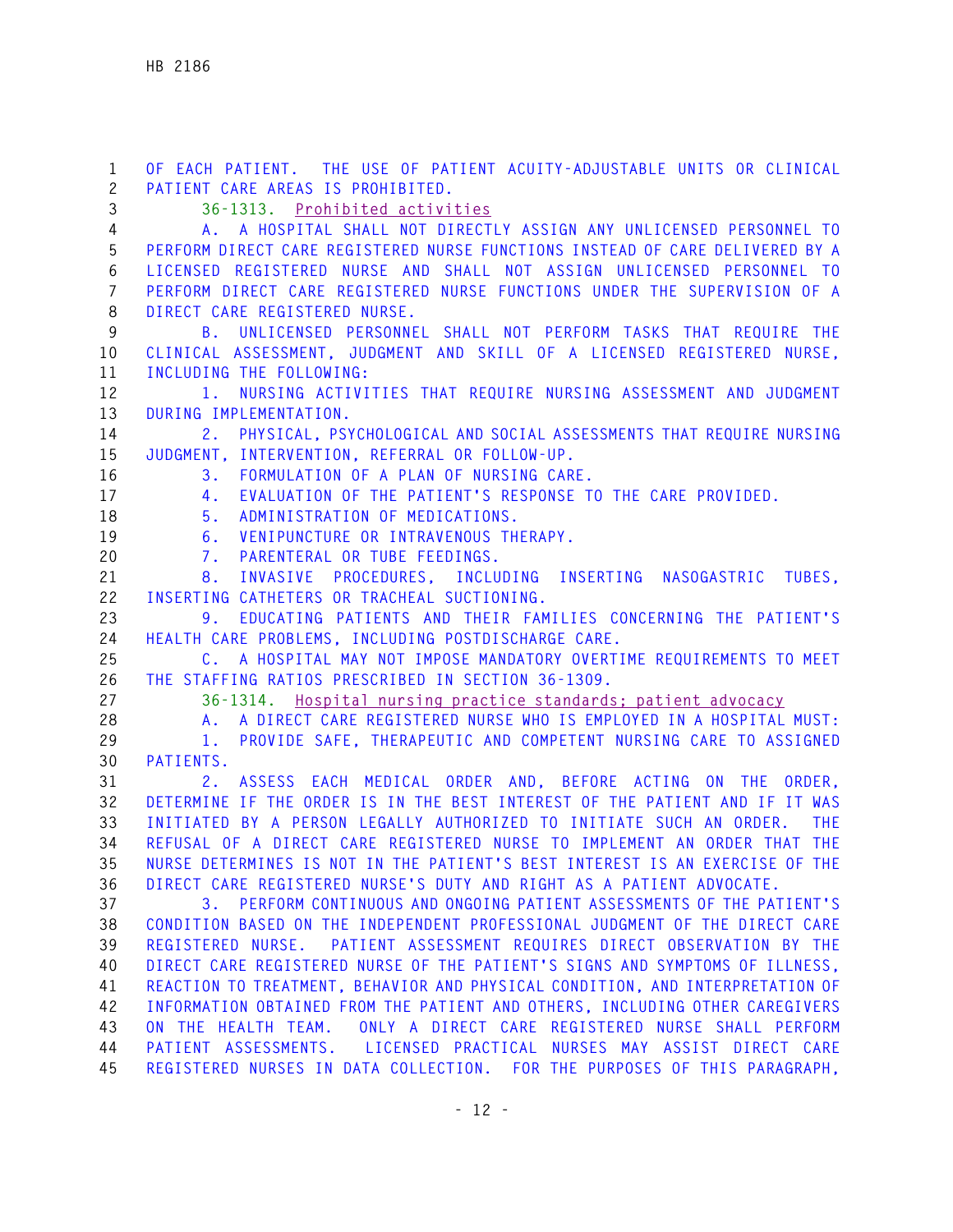**1 "ASSESSMENT" MEANS THE COLLECTION OF DATA BY THE DIRECT CARE REGISTERED NURSE 2 AND THE ANALYSIS, SYNTHESIS AND EVALUATION OF THAT DATA.** 

**3 4. PLAN, IMPLEMENT AND EVALUATE THE NURSING CARE PROVIDED TO EACH 4 PATIENT. THE PLANNING AND DELIVERY OF PATIENT CARE MUST REFLECT ALL ELEMENTS 5 OF THE NURSING PROCESS, INCLUDING ASSESSMENT, NURSING DIAGNOSIS, PLANNING, 6 INTERVENTION, EVALUATION AND, AS CIRCUMSTANCES REQUIRE, PATIENT ADVOCACY, AND 7 MUST BE INITIATED BY A DIRECT CARE REGISTERED NURSE AT THE TIME OF ADMISSION.** 

**8 B. BEFORE ACCEPTING A PATIENT ASSIGNMENT, A DIRECT CARE REGISTERED 9 NURSE MUST HAVE THE NECESSARY KNOWLEDGE, JUDGMENT, SKILLS AND ABILITY TO 10 PROVIDE THE REQUIRED CARE. THE DIRECT CARE REGISTERED NURSE SHALL DETERMINE 11 IF THE NURSE IS CLINICALLY COMPETENT TO PERFORM THE REQUIRED NURSING CARE IN 12 A PARTICULAR HOSPITAL UNIT AND WITH A PARTICULAR DIAGNOSIS, CONDITION, 13 PROGNOSIS OR OTHER DETERMINATIVE CHARACTERISTIC OF NURSING CARE. IF THE 14 DIRECT CARE REGISTERED NURSE IS NOT CLINICALLY COMPETENT TO PERFORM THE CARE 15 REQUIRED, THE NURSE SHALL NOT ACCEPT THE PATIENT CARE ASSIGNMENT. THE 16 REFUSAL OF A DIRECT CARE REGISTERED NURSE TO ACCEPT A PATIENT CARE ASSIGNMENT 17 IS AN EXERCISE OF THE DIRECT CARE REGISTERED NURSE'S DUTY AND RIGHT OF 18 PATIENT ADVOCACY.** 

**19 36-1315. Consumer information; toll-free telephone number**

**20 A. A HOSPITAL THAT IS SUBJECT TO THIS ARTICLE MUST POST IN A PLACE 21 THAT IS EASILY VISIBLE TO THE PUBLIC THE FOLLOWING FOR EACH SHIFT OF EACH 22 DAY:** 

**23 1. THE RATIO OF DIRECT CARE REGISTERED NURSING STAFF TO PATIENTS ON 24 EACH UNIT.** 

**25 2. THE STAFFING REQUIREMENTS AS DETERMINED BY THE PATIENT 26 CLASSIFICATION SYSTEM FOR EACH UNIT.** 

**27 3. THE ACTUAL STAFF AND STAFF RATIO PROVIDED.** 

**28 4. THE VARIANCE BETWEEN THE REQUIRED AND THE ACTUAL STAFFING PATTERNS.** 

**29 B. A HOSPITAL MUST PROVIDE EACH PATIENT WHO IS ADMITTED TO THE 30 HOSPITAL FOR INPATIENT CARE WITH THE TOLL-FREE TELEPHONE NUMBER PRESCRIBED BY 31 THE DEPARTMENT OF HEALTH SERVICES TO REPORT INADEQUATE STAFFING OR CARE.** 

**32 36-1316. Disciplinary action; civil penalty**

**33 A HOSPITAL THAT VIOLATES THIS ARTICLE IS SUBJECT TO SUSPENSION OR 34 REVOCATION OF ITS LICENSE TO OPERATE AND IS SUBJECT TO A CIVIL PENALTY OF NOT 35 MORE THAN TWENTY-FIVE THOUSAND DOLLARS FOR EACH VIOLATION OF THIS ARTICLE AND 36 AN ADDITIONAL CIVIL PENALTY OF TEN THOUSAND DOLLARS PER NURSING UNIT SHIFT 37 UNTIL THE VIOLATION IS CORRECTED.** 

**38 36-1317. Hospital acuity-based patient classification system; 39 minimum requirements**

**40 A. EVERY HOSPITAL SHALL ADOPT AN ACUITY-BASED PATIENT CLASSIFICATION 41 SYSTEM, INCLUDING A WRITTEN NURSING CARE STAFFING PLAN FOR EACH HOSPITAL 42 UNIT, SHALL IMPLEMENT, EVALUATE, MODIFY AND IMPLEMENT A MODIFIED PLAN AS 43 NECESSARY AND APPROPRIATE PURSUANT TO THIS SECTION AND SHALL PROVIDE DIRECT 44 CARE NURSE STAFFING BASED ON INDIVIDUAL PATIENT NEED DETERMINED PURSUANT TO 45 THIS SECTION. A VALID PATIENT CLASSIFICATION SYSTEM SHALL BE USED TO**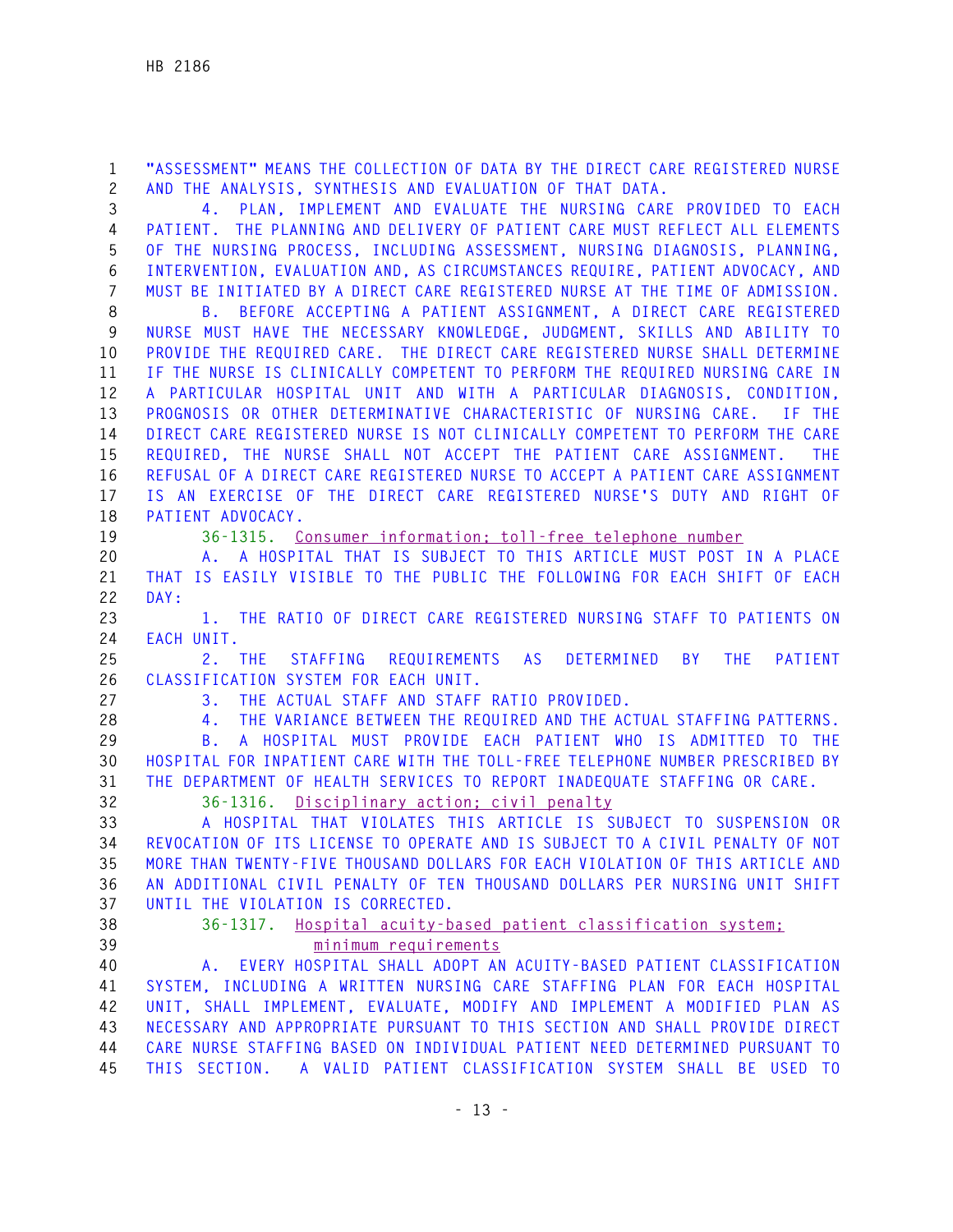**1 DETERMINE ADDITIONAL DIRECT CARE REGISTERED NURSING STAFFING ABOVE THE 2 MINIMUM STAFFING RATIOS REQUIRED BY THIS CHAPTER AND ANY STAFFING BY LICENSED 3 PRACTICAL NURSES OR UNLICENSED NURSING PERSONNEL.** 

**4 B. THE PATIENT CLASSIFICATION SYSTEM USED BY A HOSPITAL FOR 5 DETERMINING PATIENT NURSING CARE NEEDS SHALL INCLUDE, AT A MINIMUM, THE 6 FOLLOWING ELEMENTS:** 

**7 1. A METHOD TO PREDICT NURSING CARE REQUIREMENTS OF INDIVIDUAL 8 PATIENTS AND AS DETERMINED BY DIRECT CARE REGISTERED NURSE ASSESSMENTS OF 9 INDIVIDUAL PATIENTS.** 

**10 2. A METHOD THAT PROVIDES FOR SUFFICIENT DIRECT CARE REGISTERED 11 NURSING STAFFING TO ENSURE THAT ASSESSMENT, NURSING DIAGNOSIS, PLANNING AND 12 INTERVENTION ARE PERFORMED IN THE PLANNING AND DELIVERY OF CARE FOR EACH 13 PATIENT.** 

**14 3. A METHOD TO ENSURE THAT THE PATIENT CARE NEEDS OF INDIVIDUAL 15 PATIENTS IS THE EXCLUSIVE DETERMINANT OF DIRECT CARE REGISTERED NURSING 16 STAFFING AND THAT FISCAL AND BUDGET CONSIDERATIONS ARE NOT USED FOR AND DO 17 NOT INFLUENCE THE PREDICTION OR DETERMINATION OF DIRECT CARE REGISTERED 18 NURSING STAFFING LEVELS.** 

**19 4. AN ESTABLISHED METHOD BY WHICH THE AMOUNT OF NURSING CARE NEEDED 20 FOR EACH CATEGORY OF PATIENT IS VALIDATED.** 

**21 5. A METHOD FOR VALIDATION OF THE RELIABILITY OF THE PATIENT 22 CLASSIFICATION SYSTEM.** 

**23 C. EACH HOSPITAL'S PATIENT CLASSIFICATION SYSTEM SHALL BE FULLY 24 TRANSPARENT IN ALL RESPECTS, INCLUDING DISCLOSURE OF DETAILED DOCUMENTATION 25 OF THE METHODOLOGY USED BY THE SYSTEM TO PREDICT NURSING STAFFING, 26 IDENTIFYING EACH FACTOR, ASSUMPTION AND VALUE USED IN APPLYING THE 27 METHODOLOGY, EXPLAINING THE SCIENTIFIC AND EMPIRICAL BASIS FOR EACH 28 ASSUMPTION AND VALUE AND CERTIFICATION BY A KNOWLEDGEABLE AND AUTHORIZED 29 REPRESENTATIVE OF THE HOSPITAL THAT THE DISCLOSURES REGARDING METHODS USED 30 FOR TESTING AND VALIDATING THE ACCURACY AND RELIABILITY OF THE SYSTEM ARE 31 TRUE AND COMPLETE. EACH HOSPITAL SHALL INCLUDE IN THE DOCUMENTATION REQUIRED 32 BY THIS SECTION AN EVALUATION AND REPORT ON THE ADEQUACY AND ACCURACY OF THIS 33 DOCUMENTATION ON AT LEAST AN ANNUAL BASIS UNDERTAKEN AND PREPARED BY A 34 COMMITTEE CONSISTING EXCLUSIVELY OF DIRECT CARE REGISTERED NURSES WHO HAVE 35 PROVIDED DIRECT PATIENT CARE IN THE UNITS COVERED BY THE PATIENT 36 CLASSIFICATION SYSTEM. IF DIRECT CARE REGISTERED NURSES ARE REPRESENTED FOR 37 COLLECTIVE BARGAINING PURPOSES, ALL DIRECT CARE REGISTERED NURSES ON THE 38 COMMITTEE SHALL BE APPOINTED BY THE AUTHORIZED COLLECTIVE BARGAINING AGENT.** 

**39 D. THE DOCUMENTATION REQUIRED BY THIS SECTION SHALL BE SUBMITTED IN 40 ITS ENTIRETY TO THE DEPARTMENT OF HEALTH SERVICES AS A MANDATORY CONDITION OF 41 HOSPITAL LICENSURE, WITH A CERTIFICATION BY THE CHIEF NURSE OFFICER FOR THE 42 HOSPITAL THAT IT COMPLETELY AND ACCURATELY REFLECTS IMPLEMENTATION OF A VALID 43 PATIENT CLASSIFICATION SYSTEM USED TO DETERMINE NURSING SERVICE STAFFING BY 44 THE HOSPITAL FOR EVERY SHIFT ON EVERY UNIT IN WHICH PATIENTS RESIDE AND 45 RECEIVE CARE. THE CERTIFICATION SHALL BE EXECUTED BY THE CHIEF NURSING**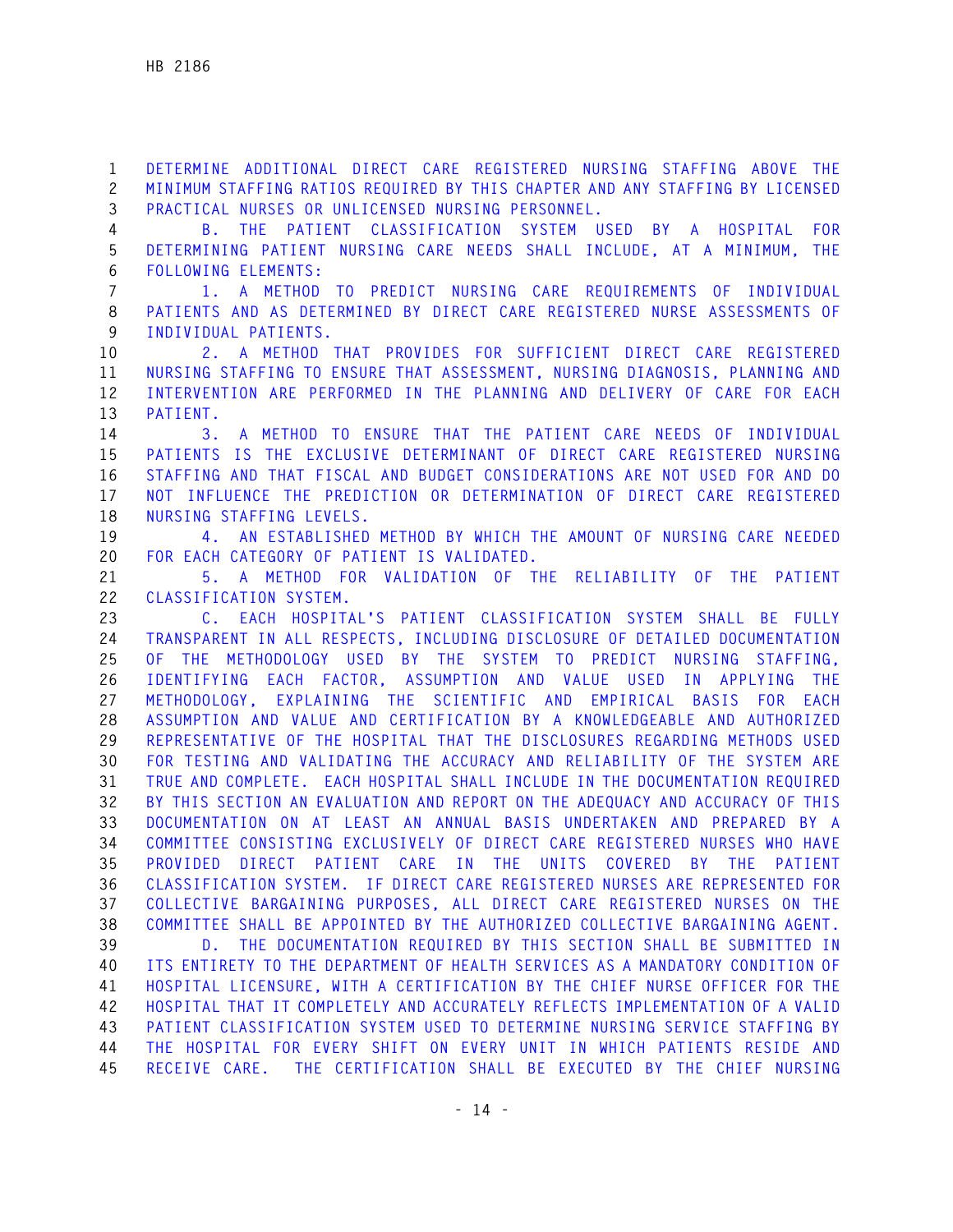**1 OFFICER UNDER PENALTY OF PERJURY AND SHALL CONTAIN AN EXPRESS ACKNOWLEDGEMENT 2 THAT ANY FALSE STATEMENT IN THE CERTIFICATION CONSTITUTES FRAUD AND SUBJECTS 3 THAT PERSON TO CRIMINAL AND CIVIL PROSECUTION AND PENALTIES. THE 4 DOCUMENTATION IS AVAILABLE FOR PUBLIC INSPECTION IN ITS ENTIRETY IN 5 ACCORDANCE WITH PROCEDURES ESTABLISHED BY APPROPRIATE ADMINISTRATIVE 6 REGULATION CONSISTENT WITH THIS CHAPTER.** 

**7 36-1318. Statewide uniform patient classification standards; 8 advisory committee**

**9 A. THE PATIENT CLASSIFICATION SYSTEM FOR DETERMINING HOSPITAL UNIT 10 STAFFING MANDATED BY THIS CHAPTER REQUIRES A FULLY TRANSPARENT, DIRECT CARE 11 REGISTERED NURSE OPERATED AND ASSESSMENT-CONTROLLED ACUITY SYSTEM. HOSPITALS 12 ARE PROHIBITED FROM CREATING, ACQUIRING, APPLYING OR IMPLEMENTING ANY 13 METHODOLOGY, TECHNOLOGY, SYSTEM, DEVICE, COMPUTER HARDWARE OR SOFTWARE OR 14 OTHER MEANS OF DETERMINING NURSING CARE REQUIREMENTS AND STAFFING NEEDS FOR 15 USE IN COMPLYING WITH THE NURSE STAFFING STANDARDS OF THIS CHAPTER THAT:** 

**16 1. INCORPORATES OR RELIES ON, IN WHOLE OR IN PART, ON ANY MEASUREMENT 17 OR DETERMINATIVE FACTOR OTHER THAN INDIVIDUAL PATIENT NEED.** 

**18 2. EMPLOYS ANY FORMULA, METHOD, ASSUMPTION, MEASUREMENT, CONDITION OR 19 QUALIFICATION FOR DETERMINING INDIVIDUAL PATIENT NEED OTHER THAN THE PATIENT 20 ASSESSMENTS PERFORMED BY DIRECT CARE REGISTERED NURSES RESPONSIBLE FOR 21 NURSING CARE ON THE HOSPITAL UNIT.** 

**22 3. PURPORTS TO BE PROPRIETARY AND NOT SUBJECT TO DISCLOSURE IN ANY 23 RESPECT OR IS LIMITED BY ANY CONDITION OR QUALIFICATION THAT PROHIBITS, 24 RESTRICTS OR INTERFERES IN ANY MANNER WITH COMPLETE TRANSPARENCY AND 25 DISCLOSURE OF ALL OPERATIONAL ELEMENTS, METHODOLOGIES, FORMULAE, ASSUMPTIONS, 26 AND VALUES.** 

**27 B. THE DEPARTMENT OF HEALTH SERVICES SHALL DEVELOP UNIFORM STATEWIDE 28 STANDARDS FOR A STANDARDIZED ACUITY TOOL FOR USE IN LICENSED HOSPITAL 29 IMPLEMENTATION OF A PATIENT CLASSIFICATION SYSTEM AS REQUIRED BY THIS 30 CHAPTER. THE DIRECTOR OF THE DEPARTMENT OF HEALTH SERVICES SHALL APPOINT AN 31 ADVISORY COMMITTEE TO DEVELOP PROPOSED STANDARDS FOR THE DIRECTOR'S 32 CONSIDERATION. THE ADVISORY COMMITTEE SHALL CONSIST OF NOT MORE THAN 33 THIRTY-FIVE MEMBERS, AT LEAST EIGHTEEN OF WHOM ARE CURRENTLY LICENSED 34 REGISTERED NURSES EMPLOYED AS HOSPITAL DIRECT CARE REGISTERED NURSES AND THE 35 REMAINING SEVENTEEN OF WHOM INCLUDE TECHNICAL AND SCIENTIFIC EXPERTS IN THE 36 SPECIALIZED FIELDS INVOLVED IN THE DESIGN AND DEVELOPMENT OF A PATIENT 37 CLASSIFICATION SYSTEM THAT CONTAINS THE ELEMENTS AND MEETS THE REQUIREMENTS 38 OF THIS CHAPTER. COMMITTEE MEMBERS SERVE AT THE PLEASURE OF THE DIRECTOR AND 39 ARE NOT ELIGIBLE FOR COMPENSATION OR REIMBURSEMENT OF EXPENSES.** 

**40 C. A PERSON WHO HAS ANY EMPLOYMENT, COMMERCIAL, PROPRIETARY, FINANCIAL 41 OR OTHER PERSONAL INTEREST IN THE DEVELOPMENT, MARKETING OR HOSPITAL 42 UTILIZATION OF ANY PRIVATE PATIENT CLASSIFICATION SYSTEM PRODUCT OR RELATED 43 METHODOLOGY, TECHNOLOGY OR COMPONENT SYSTEM IS NOT ELIGIBLE TO SERVE ON THE 44 ADVISORY COMMITTEE. A CANDIDATE FOR APPOINTMENT TO THE COMMITTEE MUST FIRST**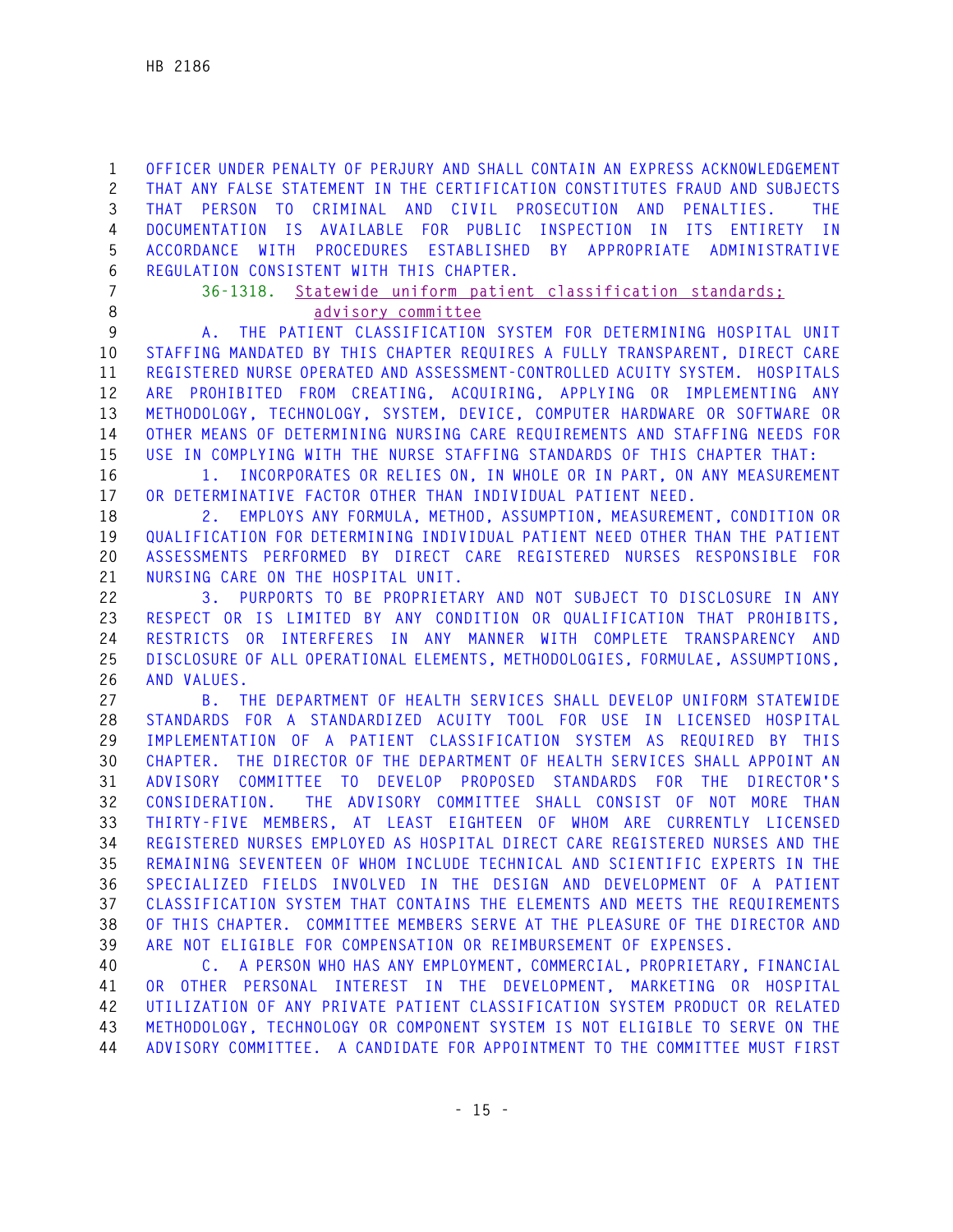**1 FILE A VERIFIED AND SIGNED DISCLOSURE OF INTEREST STATEMENT WITH THE 2 DEPARTMENT. THESE DOCUMENTS ARE SUBJECT TO PUBLIC INSPECTION. 3 ARTICLE 2. PATIENT SAFETY AND ADVOCACY 4 36-1321. Direct care registered nurses; patient advocacy; 5 duties and rights 6 A. A DIRECT CARE REGISTERED NURSE HAS THE PROFESSIONAL OBLIGATION AND 7 THEREFORE THE RIGHT TO ACT AS THE PATIENT'S ADVOCATE, AS CIRCUMSTANCES 8 REQUIRE, BY INITIATING ACTION TO IMPROVE HEALTH CARE OR TO CHANGE DECISIONS 9 OR ACTIVITIES THAT IN THE PROFESSIONAL JUDGMENT OF THE DIRECT CARE REGISTERED 10 NURSE ARE AGAINST THE INTERESTS OR WISHES OF THE PATIENT, OR BY GIVING THE 11 PATIENT THE OPPORTUNITY TO MAKE INFORMED DECISIONS ABOUT HEALTH CARE BEFORE 12 IT IS PROVIDED. 13 B. IN THE COURSE OF PERFORMING THE RESPONSIBILITIES AND ESSENTIAL 14 FUNCTIONS DESCRIBED IN THIS ARTICLE, THE DIRECT CARE REGISTERED NURSE 15 ASSIGNED TO A PATIENT SHALL RECEIVE ORDERS INITIATED BY PHYSICIANS AND OTHER 16 LEGALLY AUTHORIZED HEALTH CARE PROFESSIONALS WITHIN THEIR SCOPE OF LICENSURE 17 REGARDING PATIENT CARE SERVICES TO BE PROVIDED TO THE PATIENT, INCLUDING 18 WITHOUT LIMITATION, THE ADMINISTRATION OF MEDICATIONS AND THERAPEUTIC AGENTS 19 NECESSARY TO IMPLEMENT A TREATMENT, DISEASE PREVENTION OR REHABILITATIVE 20 REGIMEN. THE DIRECT CARE REGISTERED NURSE SHALL ASSESS EACH ORDER BEFORE 21 IMPLEMENTATION TO DETERMINE IF THE ORDER IS: 22 1. IN THE BEST INTERESTS OF THE PATIENT. 23 2. INITIATED BY A PERSON LEGALLY AUTHORIZED TO ISSUE THE ORDER. 24 3. IN ACCORDANCE WITH APPLICABLE LAW AND REGULATION GOVERNING NURSING 25 CARE. 26 C. IF THE DIRECT CARE REGISTERED NURSE DETERMINES THE CRITERIA 27 PRESCRIBED IN SUBSECTION B HAVE NOT BEEN SATISFIED WITH RESPECT TO A 28 PARTICULAR ORDER OR HAS SOME DOUBT REGARDING THE MEANING OR CONFORMANCE OF 29 THE ORDER WITH THESE CRITERIA, THE NURSE SHALL SEEK CLARIFICATION FROM THE 30 INITIATOR OF THE ORDER, THE PATIENT'S PHYSICIAN OR ANOTHER APPROPRIATE 31 MEDICAL OFFICER. THE DIRECT CARE REGISTERED NURSE MUST OBTAIN CLARIFICATION 32 BEFORE IMPLEMENTING THE ORDER. 33 D. ON CLARIFICATION, IF THE DIRECT CARE REGISTERED NURSE DETERMINES 34 THE CRITERIA FOR IMPLEMENTATION OF AN ORDER HAVE NOT BEEN MET, THE NURSE MAY 35 REFUSE IMPLEMENTATION ON THE BASIS THAT THE ORDER IS NOT IN THE BEST 36 INTERESTS OF THE PATIENT. SEEKING CLARIFICATION OF AN ORDER OR REFUSING AN 37 ORDER AS DESCRIBED IN THIS SECTION CONSTITUTES AN EXERCISE OF THE DIRECT CARE 38 REGISTERED NURSE'S DUTY AND RIGHT OF PATIENT ADVOCACY. 39 36-1322. Free speech; whistle-blowing; duty to act; protection 40 against retaliation; definition 41 A. A HOSPITAL SHALL NOT DISCHARGE FROM DUTY OR OTHERWISE RETALIATE 42 AGAINST A DIRECT CARE REGISTERED NURSE WHO IS RESPONSIBLE FOR PATIENT CARE 43 AND WHO REPORTS UNSAFE PRACTICES OR VIOLATIONS OF HOSPITAL POLICIES OR** 

**44 APPLICABLE LAWS.**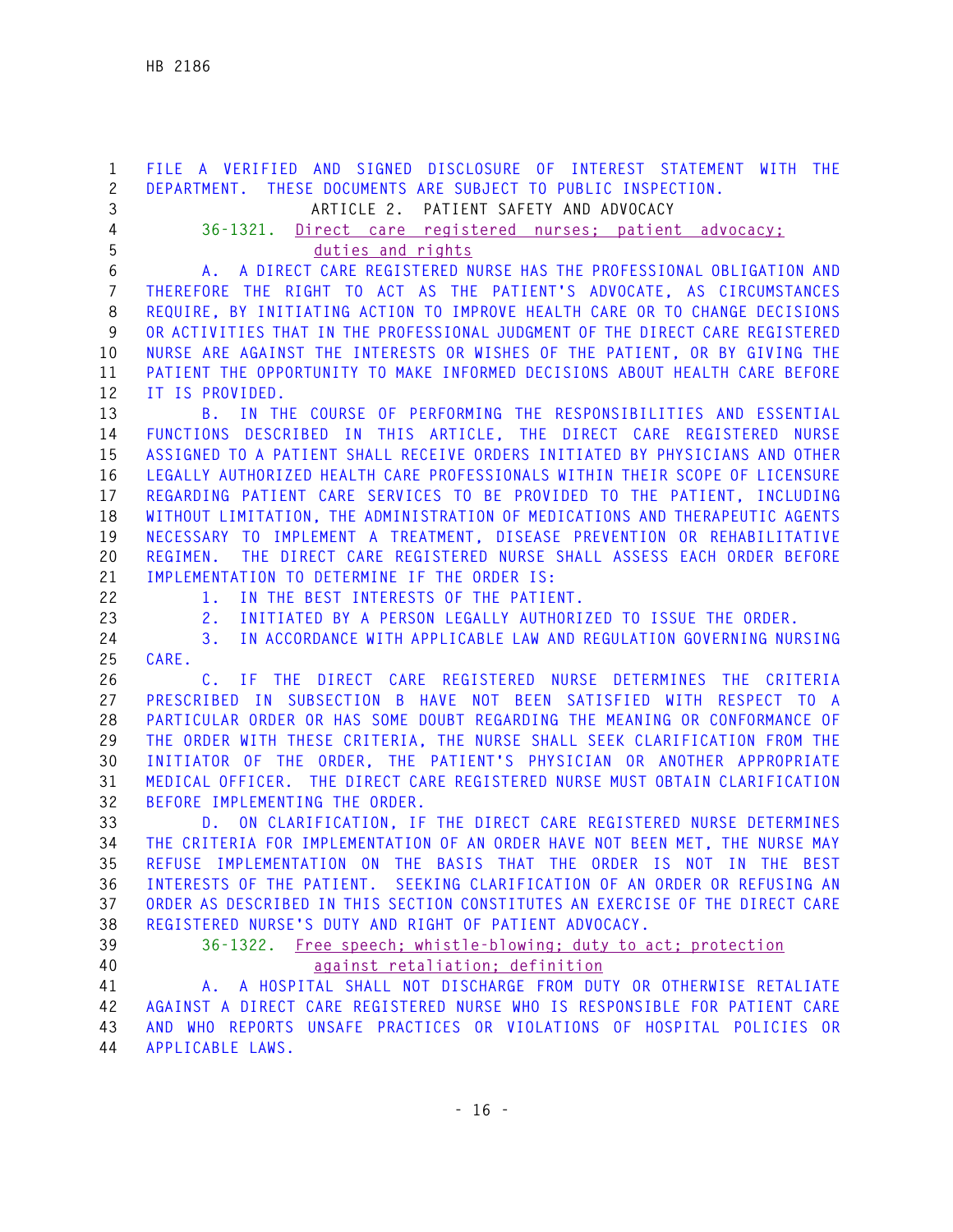| $\mathbf{1}$<br>$\mathbf{2}$ | B. ALL DIRECT CARE REGISTERED NURSES AND OTHER HEALTH PROFESSIONALS<br>WHO ARE RESPONSIBLE FOR PATIENT CARE HAVE THE RIGHT OF FREE SPEECH AND ARE |
|------------------------------|---------------------------------------------------------------------------------------------------------------------------------------------------|
| 3                            | PROTECTED IN THE EXERCISE OF THAT RIGHT AS PROVIDED IN THIS ARTICLE, BOTH                                                                         |
| 4                            | DURING WORKING HOURS AND DURING OFF-DUTY HOURS. THE RIGHT OF FREE SPEECH                                                                          |
| 5                            | PROTECTED BY THIS SUBSECTION IS A NECESSARY INCIDENT OF THE REGISTERED                                                                            |
| 6                            | NURSE'S DUTY OF PATIENT ADVOCACY AND IS ESSENTIAL TO PROTECTING THE HEALTH                                                                        |
| 7                            | AND SAFETY OF HOSPITAL PATIENTS AND THE PEOPLE OF THIS STATE.                                                                                     |
| 8                            | C. THE FREE SPEECH PROTECTED BY THIS SECTION INCLUDES ANY TYPE OF                                                                                 |
| 9                            | SPOKEN, GESTURED, WRITTEN, PRINTED OR ELECTRONICALLY COMMUNICATED EXPRESSION                                                                      |
| 10                           | CONCERNING ANY MATTER RELATED TO OR AFFECTING SAFE, THERAPEUTIC AND COMPETENT                                                                     |
| 11                           | DIRECT NURSING CARE BY DIRECT CARE REGISTERED NURSES AND OTHER HEALTH CARE                                                                        |
| 12                           | PROFESSIONALS GENERALLY WITHIN THE HEALTH CARE INDUSTRY.                                                                                          |
| 13                           | THE CONTENT OF SPEECH PROTECTED BY THIS SECTION INCLUDES:<br>D.                                                                                   |
| 14                           | THE FACTS AND CIRCUMSTANCES OF PARTICULAR EVENTS.<br>1.                                                                                           |
| 15                           | PATIENT CARE PRACTICES.<br>2.                                                                                                                     |
| 16                           | INSTITUTIONAL ACTIONS, POLICIES AND CONDITIONS THAT MAY FACILITATE<br>3.                                                                          |
| 17                           | OR IMPEDE COMPETENT AND SAFE NURSING PRACTICE AND PATIENT CARE.                                                                                   |
| 18                           | ADVERSE PATIENT OUTCOMES OR INCIDENTS.<br>4.                                                                                                      |
| 19                           | SENTINEL AND REPORTABLE EVENTS.<br>5.                                                                                                             |
| 20                           | ARGUMENTS IN SUPPORT OF OR AGAINST HOSPITAL POLICIES OR PRACTICES<br>6.                                                                           |
| 21                           | RELATING TO THE DELIVERY OF NURSING CARE BY A DIRECT CARE REGISTERED NURSE                                                                        |
| 22                           | AND OTHER HEALTH PROFESSIONALS.                                                                                                                   |
| 23                           | E. PROTECTED SPEECH UNDER THIS SECTION INCLUDES THE INTERNAL, EXTERNAL                                                                            |
| 24                           | AND PUBLIC REPORTING OF ACTIONS, CONDUCT, EVENTS, PRACTICES AND OTHER MATTERS                                                                     |
| 25                           | THAT ARE BELIEVED TO:                                                                                                                             |
| 26                           | 1. CONSTITUTE A VIOLATION OF FEDERAL, STATE OR LOCAL LAWS.                                                                                        |
| 27                           | CONSTITUTE A BREACH OF APPLICABLE CODES OF PROFESSIONAL ETHICAL<br>2.                                                                             |
| 28                           | OBLIGATIONS APPLICABLE TO DIRECT CARE REGISTERED NURSES AND OTHER HEALTH                                                                          |
| 29                           | PROFESSIONALS.                                                                                                                                    |
| 30                           | CONCERN MATTERS THAT THE REPORTING DIRECT CARE REGISTERED NURSE<br>3.                                                                             |
| 31                           | BELIEVES ARE APPROPRIATE OR REQUIRED TO:                                                                                                          |
| 32                           | (a) FURTHER AND SUPPORT THE DIRECT CARE REGISTERED NURSE'S EXERCISE OF                                                                            |
| 33                           | PATIENT ADVOCACY DUTIES IN ORDER TO IMPROVE HEALTH CARE OR TO CHANGE                                                                              |
| 34                           | <b>DECISIONS</b><br>OR ACTIVITIES THAT IN THE DIRECT CARE<br><b>REGISTERED</b><br>NURSE'S                                                         |
| 35                           | PROFESSIONAL JUDGMENT ARE AGAINST THE INTERESTS OR WISHES OF A PATIENT.                                                                           |
| 36                           | (b) ENSURE THAT A PATIENT IS AFFORDED A MEANINGFUL OPPORTUNITY TO MAKE                                                                            |
| 37                           | INFORMED DECISIONS ABOUT HEALTH CARE BEFORE IT IS PROVIDED.                                                                                       |
| 38                           | 4. CONCERN MATTERS AS DESCRIBED IN PARAGRAPH 3 OF THIS SUBSECTION MADE                                                                            |
| 39                           | IN AID AND SUPPORT OF THE EXERCISE OF PATIENT ADVOCACY DUTIES OF DIRECT CARE                                                                      |
| 40                           | REGISTERED NURSE COLLEAGUES.                                                                                                                      |
| 41                           | F. THIS SECTION DOES NOT AUTHORIZE DISCLOSURE OF PRIVATE<br><b>AND</b>                                                                            |
| 42                           | CONFIDENTIAL PATIENT INFORMATION UNLESS DISCLOSURE IS:                                                                                            |
| 43<br>44                     | REQUIRED BY LAW.<br>$1$ .                                                                                                                         |
|                              | COMPELLED BY PROPER LEGAL PROCESS.<br>2.                                                                                                          |
| 45                           | CONSENTED TO BY THE PATIENT.<br>3.                                                                                                                |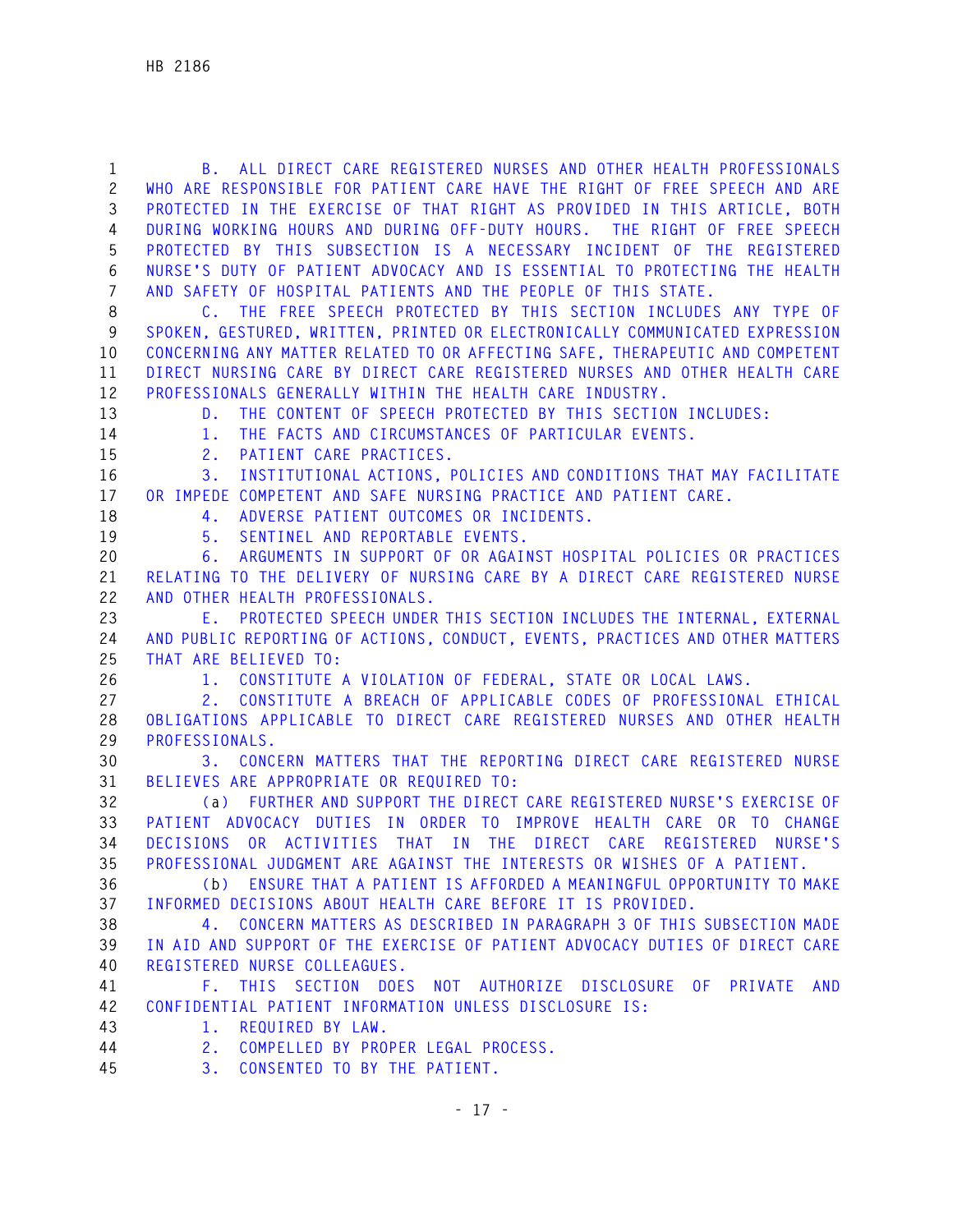**1 4. PROVIDED IN CONFIDENCE TO REGULATORY OR ACCREDITATION AGENCIES OR 2 TO OTHER GOVERNMENT ENTITIES FOR INVESTIGATIVE PURPOSES. 3 5. PURSUANT TO FORMAL OR INFORMAL COMPLAINTS OF UNLAWFUL OR IMPROPER 4 PRACTICES FOR PURPOSES OF ACHIEVING CORRECTIVE AND REMEDIAL ACTION. 5 G. ENGAGING IN FREE SPEECH ACTIVITY AS DESCRIBED IN THIS SECTION 6 CONSTITUTES AN EXERCISE OF THE DIRECT CARE REGISTERED NURSE'S DUTY AND RIGHT 7 OF PATIENT ADVOCACY. THE SUBJECT MATTER OF FREE SPEECH ACTIVITY AS DESCRIBED 8 IN THIS SECTION IS PRESUMED TO BE A MATTER OF PUBLIC CONCERN AND THE 9 DISCLOSURES PROTECTED UNDER THIS SECTION ARE PRESUMED TO BE IN THE PUBLIC 10 INTEREST. 11 H. FOR THE PURPOSES OF THIS ARTICLE, "HEALTH PROFESSIONAL" HAS THE 12 SAME MEANING PRESCRIBED IN SECTION 32-3201. 13 36-1323. Ethical and fiduciary duties 14 A. A DIRECT CARE REGISTERED NURSE IS IN A FIDUCIARY RELATION TO AN 15 ASSIGNED PATIENT AS TO MATTERS WITHIN THE SCOPE OF PRACTICE AND PROFESSIONAL 16 RESPONSIBILITY OF THE NURSE TO PROVIDE SAFE, THERAPEUTIC AND COMPETENT NURSING 17 CARE IN THE INTERESTS OF THE PATIENT. AS TO THESE MATTERS, THE DIRECT CARE 18 REGISTERED NURSE RESPONSIBLE FOR A PATIENT SHALL PERFORM THE ESSENTIAL 19 FUNCTIONS OF A DIRECT CARE REGISTERED NURSE EXCLUSIVELY IN THE INTERESTS OF 20 THE PATIENT AND SHALL NOT BE INFLUENCED BY THE INTERESTS OF ANY THIRD PARTY OR 21 THE DIRECTIVES OF ANY SUCH INTERESTED THIRD PARTY OR BY MOTIVES OTHER THAN THE 22 ACCOMPLISHMENT OF THE NURSE'S PROFESSIONAL RESPONSIBILITY TO PROVIDE SAFE AND 23 COMPETENT NURSING CARE IN THE INTERESTS OF AND FOR THE BENEFIT OF THE PATIENT. 24 B. A DIRECT CARE REGISTERED NURSE SHALL NOT BE INFLUENCED BY THE 25 NURSE'S OWN PERSONAL INTERESTS OR BY THE INTERESTS OR DEMANDS OF A THIRD PARTY 26 THAT CONFLICT WITH THE INTERESTS OF AN ASSIGNED PATIENT IN PERFORMING THE 27 ESSENTIAL REGISTERED NURSING FUNCTIONS. THE REFUSAL BY A DIRECT CARE 28 REGISTERED NURSE TO ENGAGE IN A CONFLICT OF INTEREST WITH RESPECT TO NURSING 29 CARE FOR WHICH THE NURSE IS RESPONSIBLE CONSTITUTES AN EXERCISE OF THE 30 REGISTERED NURSE'S DUTY AND RIGHT OF PATIENT ADVOCACY. 31 36-1324. Protected rights 32 A. A PERSON HAS THE RIGHT TO: 33 1. OPPOSE POLICIES, PRACTICES OR ACTIONS OF ANY HOSPITAL OR OTHER 34 HEALTH CARE INSTITUTION THAT ARE ALLEGED TO VIOLATE, BREACH OR FAIL TO COMPLY 35 WITH THIS ARTICLE. 36 2. COOPERATE, PROVIDE EVIDENCE, TESTIFY OR OTHERWISE SUPPORT OR 37 PARTICIPATE IN ANY INVESTIGATION OR COMPLAINT PROCEEDING BROUGHT PURSUANT TO** 

**38 THIS ARTICLE.** 

**39 B. BY VIRTUE OF THEIR PROFESSIONAL LICENSE AND ETHICAL OBLIGATIONS, 40 DIRECT CARE REGISTERED NURSES HAVE A DUTY AND RIGHT TO ACT AND PROVIDE CARE 41 EXCLUSIVELY IN THE INTERESTS OF PATIENTS AND TO ACT AS THE PATIENT'S 42 ADVOCATE, AS CIRCUMSTANCES REQUIRE, BY INITIATING ACTION TO IMPROVE HEALTH 43 CARE OR TO CHANGE DECISIONS OR ACTIVITIES THAT IN THE PROFESSIONAL JUDGMENT 44 OF THE DIRECT CARE REGISTERED NURSES ARE AGAINST THE INTERESTS OR WISHES OF**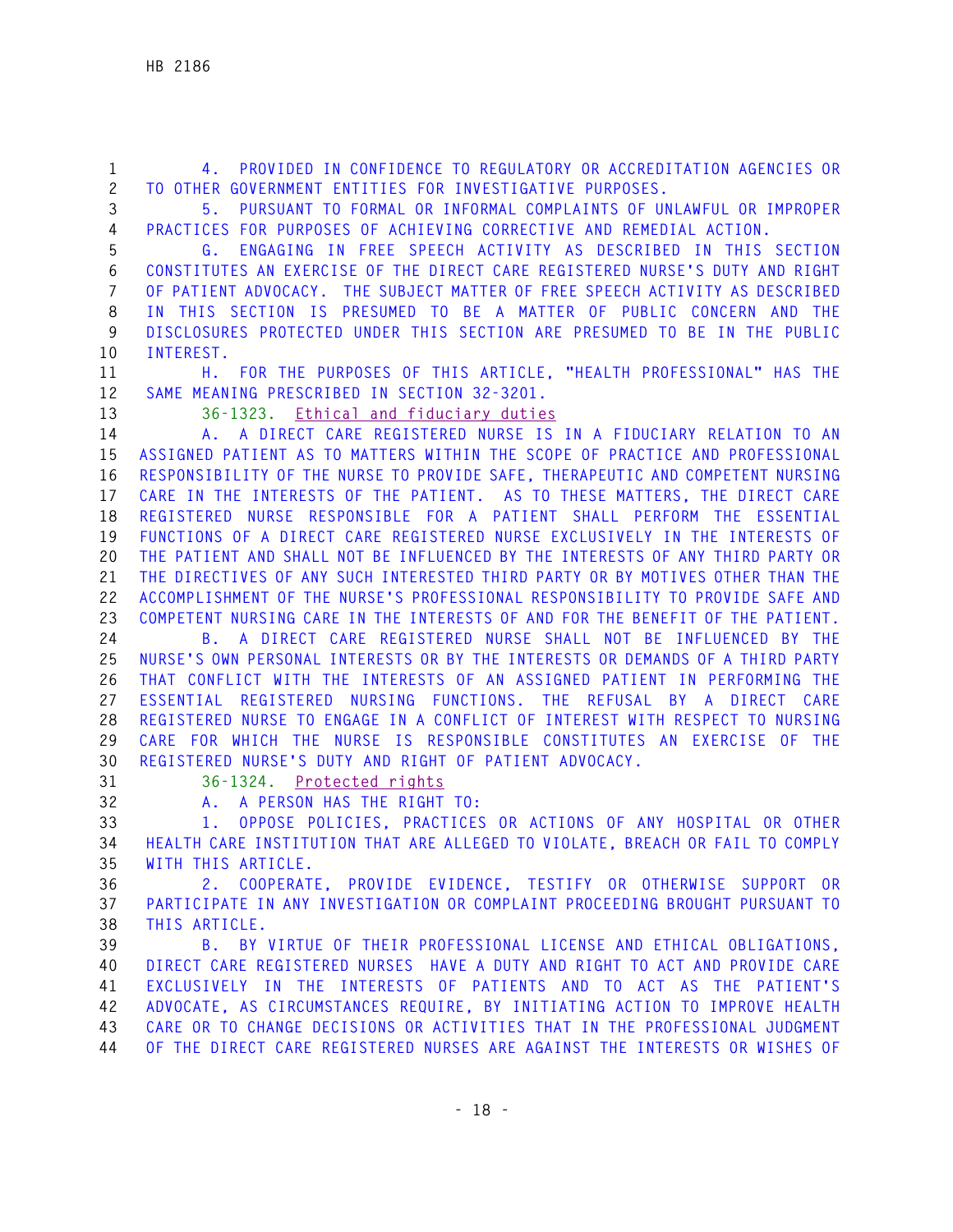**1 ASSIGNED PATIENTS, OR BY GIVING THE PATIENT THE OPPORTUNITY TO MAKE INFORMED 2 DECISIONS ABOUT HEALTH CARE BEFORE IT IS PROVIDED.** 

**3 C. A PATIENT OF A HOSPITAL OR OTHER HEALTH CARE INSTITUTION AGGRIEVED 4 BY THAT HOSPITAL'S OR INSTITUTION'S INTERFERENCE WITH THE FULL AND FREE 5 EXERCISE OF PATIENT ADVOCACY DUTIES BY A DIRECT CARE REGISTERED NURSE MAY 6 MAKE OR FILE A COMPLAINT AND MAY COOPERATE, PROVIDE EVIDENCE, TESTIFY OR 7 OTHERWISE SUPPORT OR PARTICIPATE IN ANY INVESTIGATION OR COMPLAINT PROCEEDING 8 BROUGHT PURSUANT TO THIS ARTICLE. A PATIENT IS AGGRIEVED IF THE PATIENT'S 9 HEALTH OR SAFETY WAS JEOPARDIZED OR THE PATIENT WAS EXPOSED TO ADDITIONAL 10 RISK OF INJURY, DISEASE, PAIN OR SUFFERING AS A CONSEQUENCE OF CONDITIONS OR 11 CIRCUMSTANCES CAUSED IN WHOLE OR IN PART BY THE HOSPITAL'S OR INSTITUTION'S 12 INTERFERENCE WITH PATIENT ADVOCACY RIGHTS OF A DIRECT CARE REGISTERED NURSE 13 OR OTHER HEALTH PROFESSIONAL. ACTUAL PHYSICAL INJURY, DISEASE, PAIN OR 14 SUFFERING IS NOT REQUIRED FOR A PATIENT TO HAVE STANDING TO FILE A COMPLAINT 15 AND OBTAIN APPROPRIATE REMEDIES UNDER THIS ARTICLE.** 

**16 D. A DIRECT CARE REGISTERED NURSE OF A HOSPITAL OR OTHER HEALTH CARE 17 INSTITUTION AGGRIEVED BY THAT HOSPITAL'S OR INSTITUTION'S INTERFERENCE WITH 18 THE FULL AND FREE EXERCISE OF PATIENT ADVOCACY DUTIES MAY MAKE OR FILE A 19 COMPLAINT AND MAY COOPERATE, PROVIDE EVIDENCE, TESTIFY OR OTHERWISE SUPPORT 20 OR PARTICIPATE IN ANY INVESTIGATION OR COMPLAINT PROCEEDING PURSUANT TO THIS 21 ARTICLE.** 

**22 36-1325. Prohibited acts**

**23 A. IT IS UNLAWFUL FOR ANY HOSPITAL OR OTHER HEALTH CARE INSTITUTION 24 TO:** 

**25 1. INTERFERE WITH, RESTRAIN, COERCE, INTIMIDATE OR DENY THE EXERCISE 26 OF OR THE ATTEMPT TO EXERCISE BY ANY PERSON OF ANY RIGHT TO ACT PURSUANT TO 27 THIS ARTICLE.** 

**28 2. DISCRIMINATE OR RETALIATE AGAINST ANY PERSON FOR OPPOSING ANY 29 POLICY, PRACTICE OR ACTION OF THE HOSPITAL OR OTHER HEALTH CARE INSTITUTION 30 THAT IS ALLEGED TO VIOLATE, BREACH OR FAIL TO COMPLY WITH THIS ARTICLE.** 

**31 3. MAKE, ADOPT OR ENFORCE ANY POLICY OR PRACTICE THAT DIRECTLY OR 32 INDIRECTLY PROHIBITS, IMPEDES, DISCOURAGES, INTIMIDATES, COERCES OR INDUCES 33 IN ANY MANNER A DIRECT CARE REGISTERED NURSE OR OTHER HEALTH PROFESSIONAL 34 FROM ENGAGING IN FREE SPEECH ACTIVITIES OR DISCLOSING INFORMATION AS 35 PRESCRIBED IN THIS ARTICLE.** 

**36 4. MAKE, ADOPT OR ENFORCE ANY POLICY OR PRACTICE THAT DIRECTLY OR 37 INDIRECTLY AUTHORIZES, SANCTIONS, PERMITS, EXCUSES OR ENCOURAGES ANY OTHER 38 PERSON TO ENGAGE IN CONDUCT THAT IS LIKELY TO PROHIBIT, IMPEDE, DISCOURAGE, 39 INTIMIDATE, COERCE OR INDUCE IN ANY MANNER A DIRECT CARE REGISTERED NURSE OR 40 OTHER HEALTH PROFESSIONAL FROM ENGAGING IN FREE SPEECH ACTIVITIES OR 41 DISCLOSING INFORMATION AS PROVIDED IN THIS ARTICLE.** 

**42 B. A HOSPITAL OR OTHER HEALTH CARE INSTITUTION SHALL NOT USE 43 TECHNOLOGY THAT:** 

**44 1. LIMITS THE DIRECT CARE REGISTERED NURSE IN PERFORMING FUNCTIONS 45 THAT ARE PART OF THE NURSING PROCESS, INCLUDING FULL EXERCISE OF INDEPENDENT**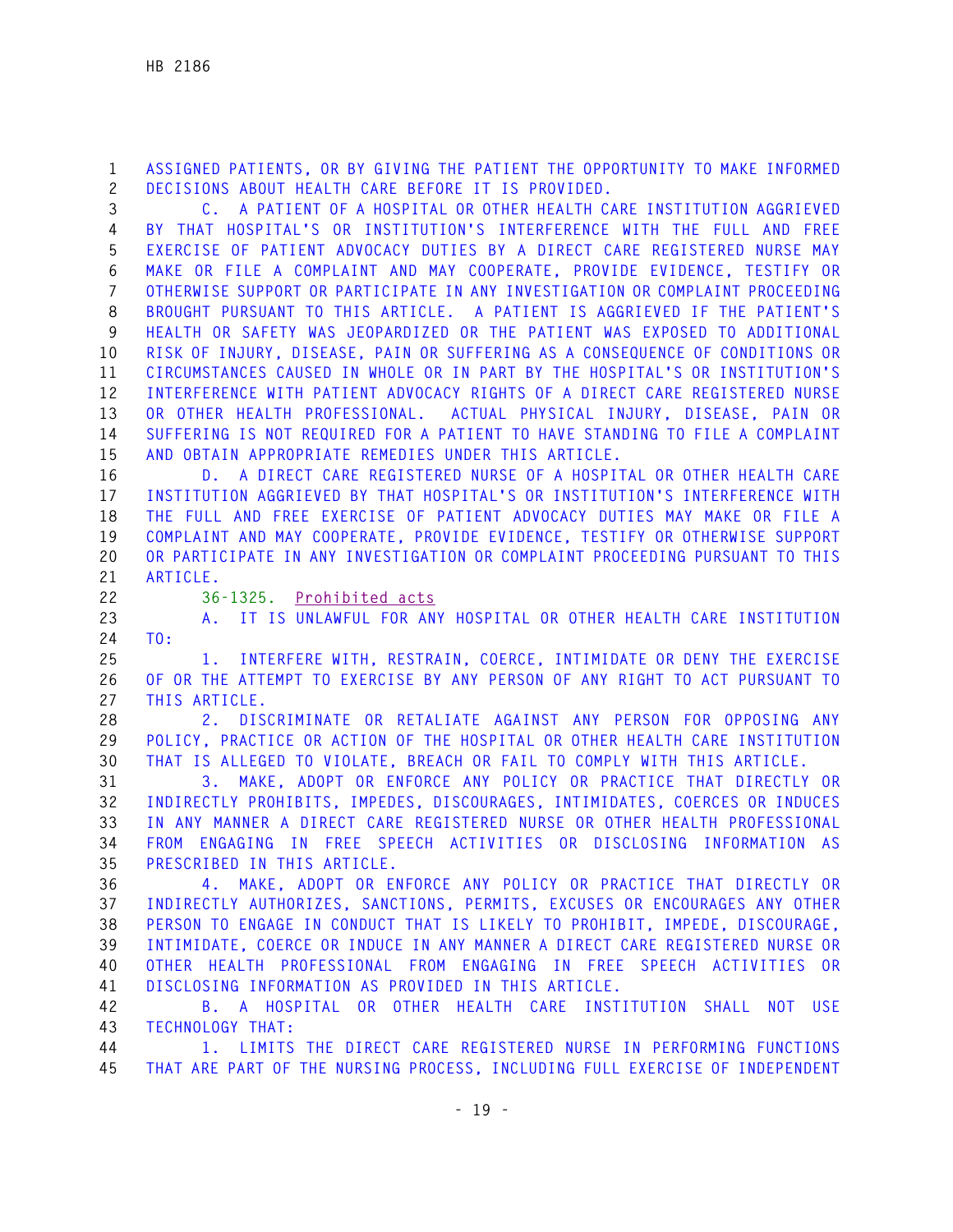**1 CLINICAL JUDGMENT IN ASSESSMENT, PLANNING, IMPLEMENTATION AND EVALUATION OF 2 CARE, OR FROM ACTING AS PATIENT ADVOCATE IN THE EXCLUSIVE INTEREST OF THE 3 PATIENT. 4 2. IS SKILL DEGRADING. 5 3. INTERFERES WITH THE DIRECT CARE REGISTERED NURSE WHO PROVIDES 6 INDIVIDUALIZED PATIENT CARE. 7 4. OVERRIDES THE DIRECT CARE REGISTERED NURSE'S INDEPENDENT 8 PROFESSIONAL JUDGMENT. 9 5. INTERFERES WITH THE DIRECT CARE REGISTERED NURSE'S RIGHT TO 10 ADVOCATE IN THE EXCLUSIVE INTEREST OF THE PATIENT. 11 C. THE PROHIBITION TO INTERFERE WITH A DIRECT CARE REGISTERED NURSE'S 12 RIGHTS AND DUTIES PRESCRIBED IN THIS ARTICLE APPLIES TO THE FOLLOWING: 13 1. A HOSPITAL OR OTHER HEALTH CARE INSTITUTION EMPLOYER. 14 2. ALL MANAGEMENT PERSONNEL EMPLOYED BY A HOSPITAL OR OTHER HEALTH 15 CARE INSTITUTION. 16 3. ALL PERSONNEL WITH MANAGEMENT OR SUPERVISORY AUTHORITY EMPLOYED BY 17 A HOSPITAL OR OTHER HEALTH CARE INSTITUTION, INCLUDING THE REGISTERED NURSE 18 ADMINISTRATOR, REGISTERED NURSE MANAGER AND REGISTERED NURSE SUPERVISOR. 19 4. ALL MEDICAL PERSONNEL WHO TREAT PATIENTS ADMITTED TO HOSPITAL 20 NURSING UNITS, WHETHER EMPLOYED BY THE HOSPITAL OR OTHER HEALTH CARE 21 INSTITUTION. 22 5. ANY PERSON WHO IS PRIVILEGED TO ADMIT PATIENTS, THROUGH AN 23 AFFILIATED MEDICAL GROUP OR OTHERWISE. 24 D. PROHIBITED INTERFERENCE WITH PATIENT ADVOCACY DUTIES OF A DIRECT 25 CARE REGISTERED NURSE INCLUDES: 26 1. CONDUCT, ACTIONS OR OMISSIONS TO ACT THAT DIRECTLY OR INDIRECTLY 27 ARE LIKELY TO PROHIBIT, IMPEDE, DISCOURAGE, INTIMIDATE, COERCE OR INDUCE IN 28 ANY MANNER A DIRECT CARE REGISTERED NURSE FROM TAKING ACTION INDICATED OR 29 AUTHORIZED BY THE PROFESSIONAL OBLIGATIONS OF PATIENT ADVOCACY DESCRIBED IN 30 THIS ARTICLE. 31 2. ANY ACT OF PROHIBITED INTERFERENCE COMMITTED BY AN INDIVIDUAL 32 WITHIN THE COURSE AND SCOPE OF EMPLOYMENT AS MANAGEMENT, NURSING SERVICE OR 33 MEDICAL PERSONNEL FOR A HOSPITAL OR OTHER HEALTH CARE INSTITUTION. 34 E. ANY EMPLOYEE OF A HOSPITAL OR OTHER HEALTH CARE INSTITUTION 35 EMPLOYER WHO HAS AUTHORITY TO TAKE, DIRECT OTHERS TO TAKE, RECOMMEND OR 36 APPROVE ANY PERSONNEL ACTION OF THE EMPLOYER WITH RESPECT TO A DIRECT CARE 37 REGISTERED NURSE OR OTHER HEALTH PROFESSIONAL, WITH RESPECT TO THAT 38 AUTHORITY, SHALL NOT TAKE OR FAIL TO TAKE, OR THREATEN TO TAKE OR FAIL TO 39 TAKE, ANY ACTION WITH RESPECT TO A DIRECT CARE REGISTERED NURSE OR OTHER 40 HEALTH PROFESSIONAL BECAUSE THE NURSE OR OTHER HEALTH PROFESSIONAL ENGAGES IN 41 CONDUCT IN FURTHERANCE OF THAT PERSON'S DUTIES AND RIGHTS AS PRESCRIBED IN 42 THIS ARTICLE, INCLUDING REFUSING TO OBEY AN ORDER THAT THE DIRECT CARE 43 REGISTERED NURSE HAS DETERMINED, IN THE EXERCISE OF THE NURSE'S INDEPENDENT 44 PROFESSIONAL JUDGMENT, SHOULD BE REFUSED IN ACCORDANCE WITH THE NURSE'S DUTY 45 AND RIGHT OF PATIENT ADVOCACY. ANY ACTION OR OMISSION TO ACT UNDERTAKEN IN**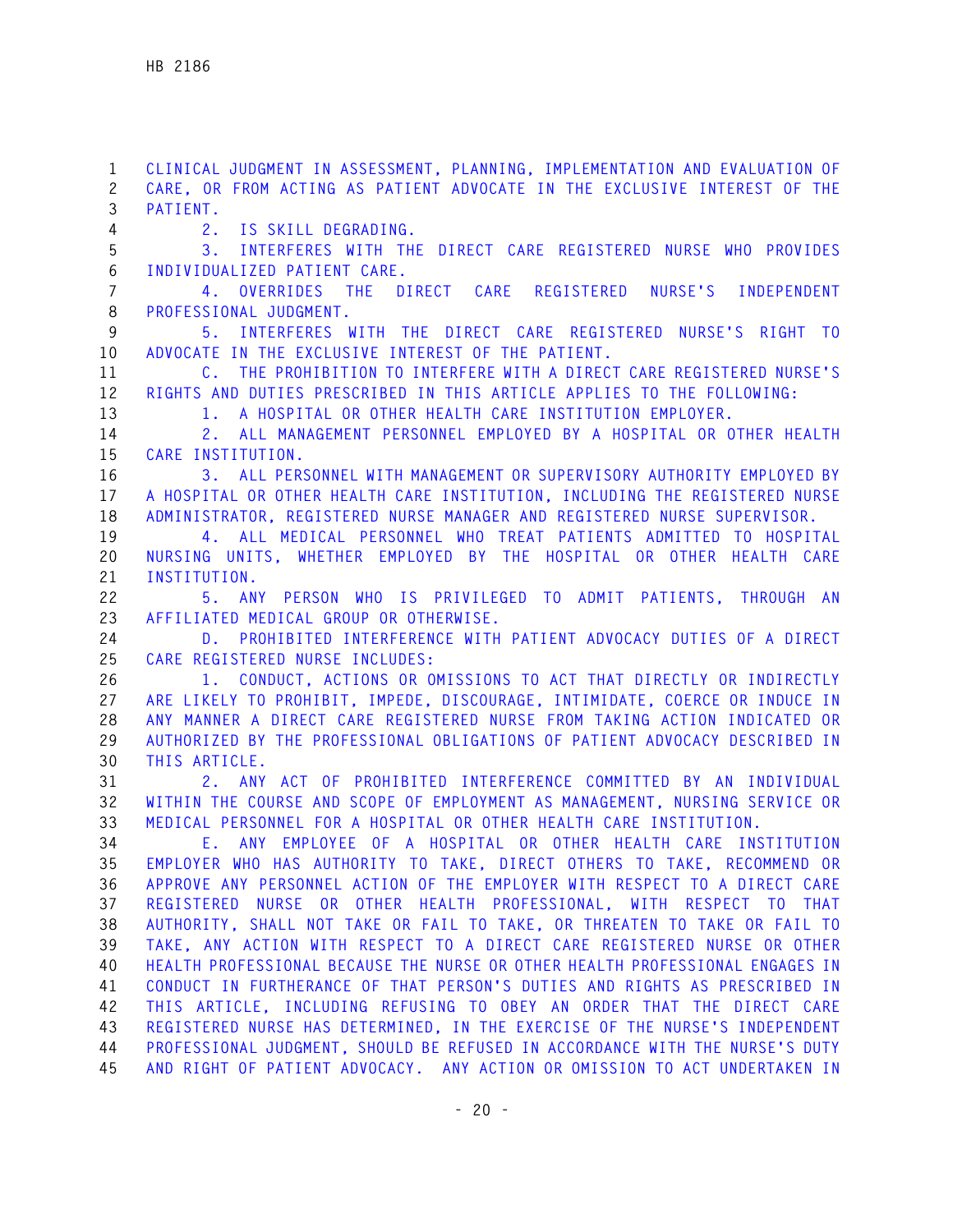**1 THE COURSE OR SCOPE OF EMPLOYMENT FOR A HOSPITAL OR OTHER HEALTH CARE 2 INSTITUTION IS CONSIDERED AN ACTION OR OMISSION OF THE HOSPITAL OR OTHER 3 HEALTH CARE INSTITUTION FOR PURPOSES OF THIS ARTICLE.** 

**4 F. AN EMPLOYEE OF A HOSPITAL OR OTHER HEALTH CARE INSTITUTION 5 EMPLOYER WHO HAS AUTHORITY TO TAKE, DIRECT OTHERS TO TAKE, RECOMMEND OR 6 APPROVE ANY REPORT OF ANY INCIDENT, CONDUCT OR CIRCUMSTANCES THAT INVOLVE A 7 DIRECT CARE REGISTERED NURSE WHO IS EMPLOYED BY THE HOSPITAL OR OTHER HEALTH 8 CARE INSTITUTION TO ANY PROFESSIONAL LICENSING BOARD, DISCIPLINARY BODY OR 9 INVESTIGATORY FUNCTION OR OFFICER FOR PURPOSES OF A COMPLAINT, INVESTIGATION 10 OR IMPOSITION OF PROFESSIONAL DISCIPLINE OR OTHER ADVERSE ACTION AFFECTING 11 THE DIRECT CARE REGISTERED NURSE OR OTHER HEALTH PROFESSIONAL'S ACTIVE 12 LICENSE STATUS OR GOOD STANDING TO PRACTICE AS A DULY LICENSED REGISTERED 13 NURSE OR OTHER HEALTH PROFESSIONAL IN THIS STATE, WITH RESPECT TO SUCH 14 AUTHORITY, SHALL NOT TAKE OR FAIL TO TAKE, OR THREATEN TO TAKE OR FAIL TO 15 TAKE, ANY ACTION WITH RESPECT TO THE DIRECT CARE REGISTERED NURSE OR OTHER 16 HEALTH PROFESSIONAL BECAUSE THE DIRECT CARE REGISTERED NURSE OR OTHER HEALTH 17 PROFESSIONAL ENGAGES IN CONDUCT IN FURTHERANCE OF THAT PERSON'S DUTIES AND 18 RIGHTS AS PRESCRIBED IN THIS ARTICLE, INCLUDING WITHOUT LIMITATION REFUSING 19 TO OBEY AN ORDER THAT THE DIRECT CARE REGISTERED NURSE DETERMINES, IN THE 20 EXERCISE OF THE NURSE'S INDEPENDENT PROFESSIONAL JUDGMENT, SHOULD BE REFUSED 21 IN ACCORDANCE WITH THE DIRECT CARE REGISTERED NURSE'S DUTY OF PATIENT 22 ADVOCACY.** 

**23 36-1326. Retaliation; discrimination; prohibition**

**24 A HOSPITAL OR OTHER HEALTH CARE INSTITUTION EMPLOYER SHALL NOT 25 DISCRIMINATE OR RETALIATE IN ANY MANNER AGAINST ANY PATIENT, EMPLOYEE OR 26 CONTRACT EMPLOYEE OF THE HOSPITAL OR OTHER HEALTH CARE INSTITUTION OR ANY 27 OTHER PERSON BECAUSE THAT PERSON HAS:** 

**28 1. PRESENTED A GRIEVANCE OR COMPLAINT.** 

**29 2. INITIATED OR COOPERATED IN ANY INVESTIGATION OR PROCEEDING OF ANY 30 GOVERNMENTAL ENTITY, REGULATORY AGENCY OR PRIVATE ACCREDITATION BODY.** 

**31 3. MADE A CIVIL CLAIM OR DEMAND OR FILED AN ACTION RELATING TO THE 32 CARE, SERVICES OR CONDITIONS OF THAT HOSPITAL OR OF ANY AFFILIATED OR RELATED 33 FACILITIES.** 

**34 36-1327. Enforcement by private action**

**35 A. A HOSPITAL OR OTHER HEALTH CARE INSTITUTION EMPLOYER THAT VIOLATES 36 THIS ARTICLE IS LIABLE TO ANY AGGRIEVED EMPLOYEE FOR:** 

**37 1. DAMAGES EQUAL TO THE AMOUNT OF ANY WAGES, SALARY, EMPLOYMENT 38 BENEFITS OR OTHER COMPENSATION DENIED OR LOST TO THE EMPLOYEE BY REASON OF 39 THE EMPLOYER'S VIOLATION OF THIS ARTICLE. IF WAGES, SALARY, EMPLOYMENT 40 BENEFITS OR OTHER COMPENSATION HAVE NOT BEEN DENIED OR LOST TO THE EMPLOYEE, 41 THE EMPLOYER IS LIABLE FOR ANY ACTUAL MONETARY LOSSES SUSTAINED BY THE 42 EMPLOYEE AS A DIRECT RESULT OF THE VIOLATION.** 

**43 2. INTEREST ON THE AMOUNT DESCRIBED IN PARAGRAPH 1, CALCULATED AT THE 44 PREVAILING INTEREST RATE.**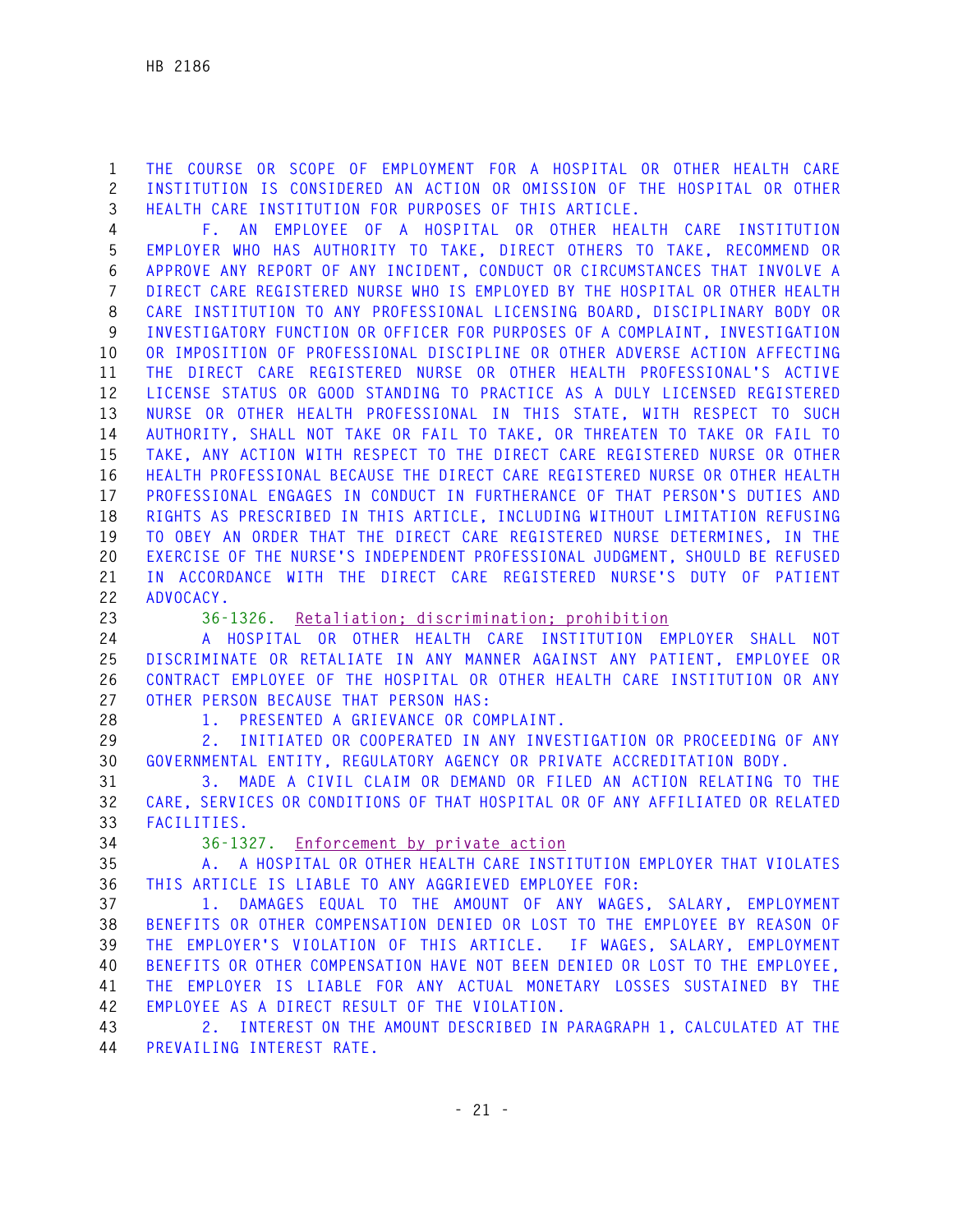**1 3. AN ADDITIONAL AMOUNT AS LIQUIDATED DAMAGES EQUAL TO THE SUM OF THE 2 AMOUNT OF DAMAGES DESCRIBED IN PARAGRAPH 1 AND THE INTEREST PRESCRIBED IN 3 PARAGRAPH 2.** 

**4 4. EQUITABLE RELIEF AS MAY BE APPROPRIATE, INCLUDING EMPLOYMENT, 5 REINSTATEMENT AND PROMOTION.** 

**6 B. AN ACTION TO RECOVER THE DAMAGES OR EQUITABLE RELIEF PURSUANT TO 7 THIS SECTION MAY BE BROUGHT AGAINST ANY HOSPITAL OR OTHER HEALTH CARE 8 INSTITUTION EMPLOYER, INCLUDING A PUBLIC AGENCY, IN ANY COURT OF COMPETENT 9 JURISDICTION BY ANY ONE OR MORE EMPLOYEES FOR AND IN BEHALF OF THE EMPLOYEES 10 AND OTHER EMPLOYEES SIMILARLY SITUATED.** 

**11 C. IN AN ACTION BROUGHT PURSUANT TO THIS SECTION THE COURT SHALL AWARD 12 TO A PREVAILING PLAINTIFF REASONABLE ATTORNEY FEES, REASONABLE EXPERT WITNESS 13 FEES AND OTHER COSTS OF THE ACTION.** 

**14 D. THIS SECTION DOES NOT LIMIT THE RIGHTS AND REMEDIES AVAILABLE UNDER 15 SECTION 23-1501 TO AN EMPLOYEE OF A HOSPITAL OR OTHER HEALTH CARE 16 INSTITUTION.** 

**17 36-1328. Remedial standards**

**18 A. ANY TYPE OF DISCRIMINATORY TREATMENT OF A PATIENT BY WHOM, OR ON 19 WHOSE BEHALF, A GRIEVANCE OR COMPLAINT HAS BEEN SUBMITTED, DIRECTLY OR 20 INDIRECTLY, TO ANY GOVERNMENTAL ENTITY, REGULATORY AGENCY OR PRIVATE 21 ACCREDITATION BODY RECEIVED BY A HEALTH FACILITY ADMINISTRATOR WITHIN ONE 22 HUNDRED EIGHTY DAYS AFTER THE FILING OF THE GRIEVANCE OR COMPLAINT SHALL 23 RAISE A REBUTTABLE PRESUMPTION THAT THE ACTION WAS TAKEN BY THE HOSPITAL IN 24 RETALIATION FOR THE FILING OF THE GRIEVANCE OR COMPLAINT.** 

**25 B. ANY DISCRIMINATORY TREATMENT OF AN EMPLOYEE WHO HAS PRESENTED A 26 GRIEVANCE OR COMPLAINT OR WHO HAS INITIATED OR PARTICIPATED OR COOPERATED IN 27 ANY INVESTIGATION OR PROCEEDING OF ANY GOVERNMENTAL ENTITY OR PRIVATE 28 ACCREDITATION BODY, IF THE HOSPITAL OR OTHER HEALTH CARE INSTITUTION EMPLOYER 29 HAD KNOWLEDGE OF THE EMPLOYEE'S INITIATION, PARTICIPATION OR COOPERATION, 30 ESTABLISHES A REBUTTABLE PRESUMPTION THAT THE DISCRIMINATORY ACTION WAS TAKEN 31 BY THE HOSPITAL OR OTHER HEALTH CARE INSTITUTION EMPLOYER IN RETALIATION, IF 32 THE DISCRIMINATORY ACTION OCCURS WITHIN ONE HUNDRED EIGHTY DAYS AFTER THE 33 FILING OF THE GRIEVANCE OR COMPLAINT. FOR THE PURPOSES OF THIS SUBSECTION, 34 "DISCRIMINATORY TREATMENT OF AN EMPLOYEE" INCLUDES DISCHARGE, DEMOTION, 35 SUSPENSION AND ANY OTHER UNFAVORABLE CHANGES IN THE TERMS OR CONDITIONS OF 36 EMPLOYMENT, OR THE THREAT OF ANY OF THESE ACTIONS.** 

**37 C. AN EMPLOYEE WHO HAS BEEN DISCRIMINATED AGAINST IN EMPLOYMENT 38 PURSUANT TO THIS SECTION IS ENTITLED TO REINSTATEMENT, TO REIMBURSEMENT FOR 39 LOST WAGES AND WORK BENEFITS CAUSED BY THE ACTS OF THE EMPLOYER AND TO AN 40 AWARD OF REASONABLE ATTORNEY FEES AND COSTS AS THE PREVAILING PARTY.** 

**41 36-1329. Enforcement procedures**

**42 A. EXCEPT AS PROVIDED IN SUBSECTION B OF THIS SECTION, AN ACTION MAY 43 BE BROUGHT PURSUANT TO THIS ARTICLE NOT LATER THAN TWO YEARS AFTER THE DATE 44 OF THE LAST EVENT CONSTITUTING THE ALLEGED VIOLATION FOR WHICH THE ACTION IS 45 BROUGHT.**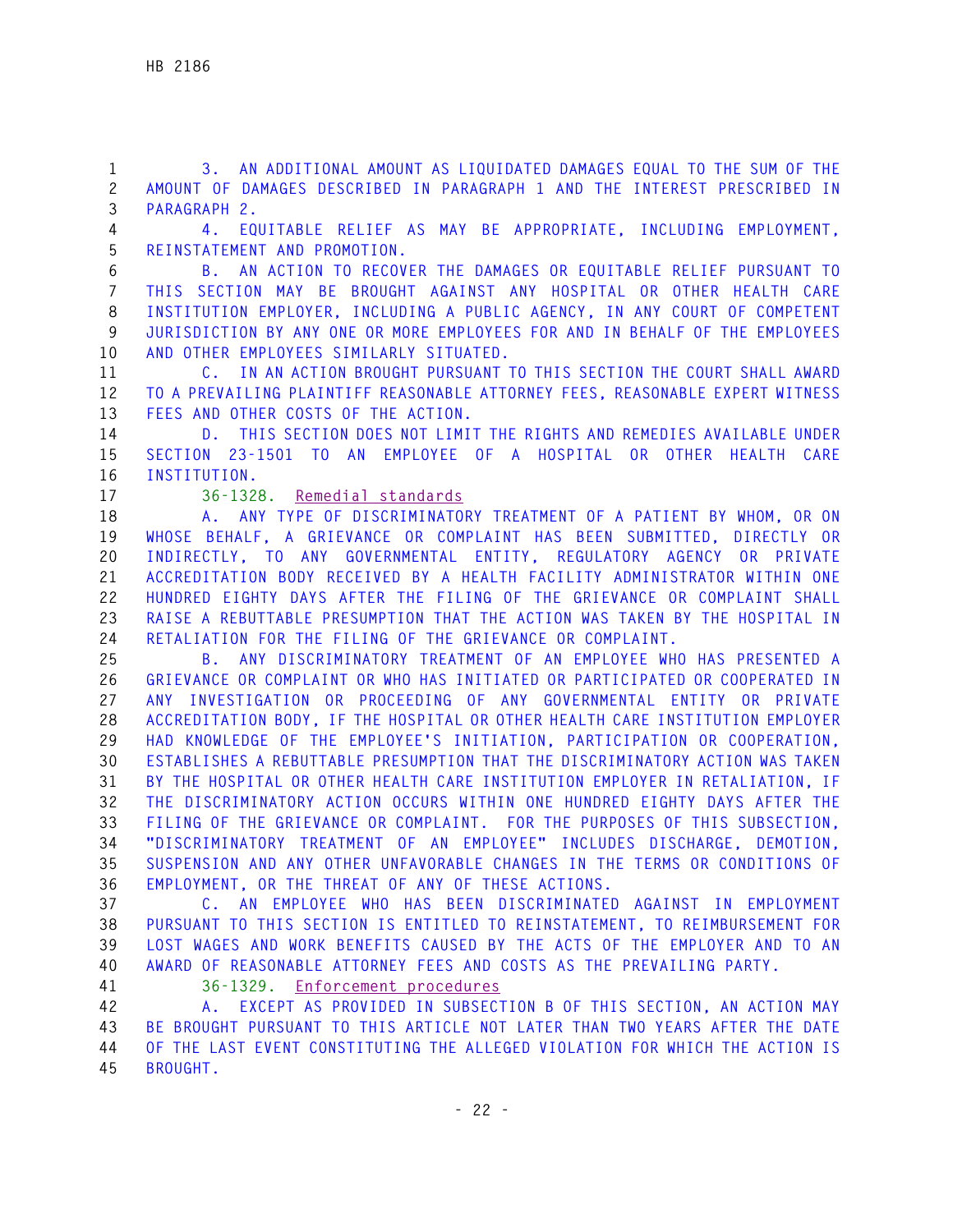**1 B. IN THE CASE OF SUCH ACTION BROUGHT FOR A WILFUL VIOLATION OF THIS 2 ARTICLE, AN ACTION MAY BE BROUGHT WITHIN THREE YEARS AFTER THE DATE OF THE 3 LAST EVENT CONSTITUTING THE ALLEGED VIOLATION FOR WHICH THE ACTION IS 4 BROUGHT. 5 C. HOSPITALS AND OTHER HEALTH CARE INSTITUTIONS SHALL POST IN A 6 PROMINENT PLACE FOR REVIEW BY THE PUBLIC AND THEIR EMPLOYEES A COPY OF 7 SECTIONS 36-1321, 36-1322, 36-1323 AND 36-1324. THE POSTING SHALL HAVE A 8 TITLE ACROSS THE TOP IN AT LEAST THIRTY-FIVE POINT, BOLD TYPEFACE THAT 9 STATES: "RIGHTS OF DIRECT CARE REGISTERED NURSES AS PATIENT ADVOCATES AND 10 EMPLOYEES". 11 36-1330. Civil penalties 12 A. A HOSPITAL OR OTHER HEALTH CARE INSTITUTION EMPLOYER THAT VIOLATES 13 OR INTERFERES WITH ANY OF THE RIGHTS OR PROTECTIONS PRESCRIBED IN THIS 14 ARTICLE IS SUBJECT TO A CIVIL PENALTY OF NOT MORE THAN TWENTY-FIVE THOUSAND 15 DOLLARS FOR EACH VIOLATION. 16 B. A HOSPITAL OR OTHER HEALTH CARE INSTITUTION MANAGEMENT, NURSING 17 SERVICE OR MEDICAL PERSONNEL THAT VIOLATES OR INTERFERES WITH ANY OF THE 18 RIGHTS OR PROTECTIONS PRESCRIBED IN THIS ARTICLE IS SUBJECT TO A CIVIL 19 PENALTY OF NOT MORE THAN TWENTY-FIVE THOUSAND DOLLARS FOR EACH SUCH 20 VIOLATION. 21 C. THE DIRECTOR OF THE DEPARTMENT OF HEALTH SERVICES SHALL ISSUE A 22 NOTICE OF THE VIOLATION AND THE PENALTY PURSUANT TO TITLE 41, CHAPTER 6, 23 ARTICLE 10. A PERSON MAY APPEAL THE PENALTY BY FILING A WRITTEN REQUEST FOR 24 A HEARING WITHIN THIRTY DAYS AFTER RECEIVING THE NOTICE. THE DEPARTMENT 25 SHALL CONDUCT THIS HEARING PURSUANT TO TITLE 41, CHAPTER 6, ARTICLE 10. THE 26 DIRECTOR SHALL NOT ENFORCE THE PENALTY UNTIL THE HEARING IS CONCLUDED. 27 D. THE ATTORNEY GENERAL SHALL ENFORCE PENALTIES IMPOSED UNDER THIS 28 SECTION IN THE JUSTICE COURT OR THE SUPERIOR COURT IN THE COUNTY IN WHICH THE 29 VIOLATION OCCURRED. 30 E. PENALTIES IMPOSED UNDER THIS SECTION ARE IN ADDITION TO OTHER 31 PENALTIES IMPOSED UNDER THIS CHAPTER. PENALTIES COLLECTED PURSUANT TO THIS 32 SECTION SHALL BE DEPOSITED IN THE STATE GENERAL FUND. 33 36-1331. Access to records 34 THE DEPARTMENT OF HEALTH SERVICES MAY ACCESS BOOKS, RECORDS, ACCOUNTS 35 AND ANY OTHER INFORMATION OF A HOSPITAL OR OTHER HEALTH CARE INSTITUTION 36 REASONABLY NECESSARY TO CONDUCT AN INVESTIGATION PURSUANT TO THIS ARTICLE. 37 36-1332. Investigative authority 38 A. TO ENSURE COMPLIANCE WITH THIS ARTICLE, THE DIRECTOR HAS FULL 39 INVESTIGATIVE AUTHORITY. 40 B. EACH HOSPITAL AND HEALTH CARE INSTITUTION MUST MAKE, KEEP AND 41 PRESERVE RECORDS PERTAINING TO COMPLIANCE WITH THIS ARTICLE. 42 C. FOR THE PURPOSES OF ANY INVESTIGATION CONDUCTED PURSUANT TO THIS 43 SECTION, THE DIRECTOR MAY ISSUE SUBPOENAS.**